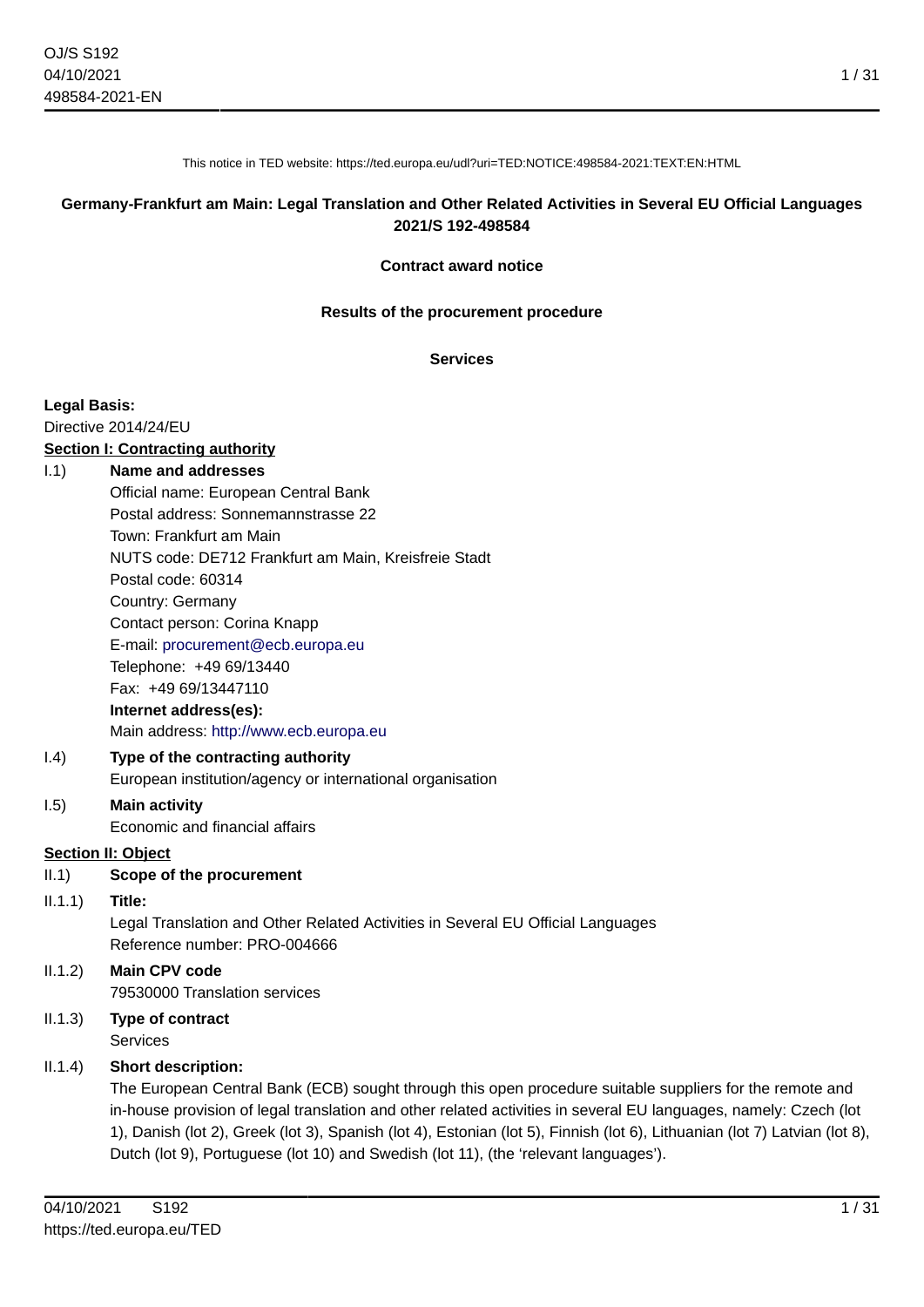| II.1.6)  | <b>Information about lots</b><br>This contract is divided into lots: yes                                                                                                                                                                                                                                                                                                                                                                                                                                                                                                                                  |
|----------|-----------------------------------------------------------------------------------------------------------------------------------------------------------------------------------------------------------------------------------------------------------------------------------------------------------------------------------------------------------------------------------------------------------------------------------------------------------------------------------------------------------------------------------------------------------------------------------------------------------|
| II.1.7)  | Total value of the procurement (excluding VAT)<br>Value excluding VAT: 3 300 000.00 EUR                                                                                                                                                                                                                                                                                                                                                                                                                                                                                                                   |
| II.2)    | <b>Description</b>                                                                                                                                                                                                                                                                                                                                                                                                                                                                                                                                                                                        |
| II.2.1)  | Title:<br>Czech (CS)<br>Lot No: 1                                                                                                                                                                                                                                                                                                                                                                                                                                                                                                                                                                         |
| II.2.2)  | <b>Additional CPV code(s)</b><br>79530000 Translation services                                                                                                                                                                                                                                                                                                                                                                                                                                                                                                                                            |
| II.2.3)  | <b>Place of performance</b><br>NUTS code: DE712 Frankfurt am Main, Kreisfreie Stadt<br>Main site or place of performance:<br>The services are predominantly provided at the premises of the service provider.                                                                                                                                                                                                                                                                                                                                                                                             |
| II.2.4)  | Description of the procurement:<br>Under the contract the contractor will provide the following 'Deliverables' to the ECB:<br>(a) legal translation into the relevant language of legal texts drafted in English,<br>(b) occasionally, reverse translation into English of legal texts drafted in the relevant language,<br>(c) revision (including but not limited to editing and proof-reading) of legal texts drafted in the relevant language,<br>and<br>(d) terminology work, including the extraction, compilation and linguistic checking of terminology as well as the<br>alignment of documents. |
| II.2.5)  | Award criteria<br>Quality criterion - Name: Quality of the written test / Weighting: 50<br>Cost criterion - Name: Price / Weighting: 50                                                                                                                                                                                                                                                                                                                                                                                                                                                                   |
| II.2.11) | <b>Information about options</b><br>Options: no                                                                                                                                                                                                                                                                                                                                                                                                                                                                                                                                                           |
| II.2.13) | Information about European Union funds<br>The procurement is related to a project and/or programme financed by European Union funds: no                                                                                                                                                                                                                                                                                                                                                                                                                                                                   |
|          | II.2.14) Additional information<br>The total value of the procurement and the contracts indicated in this contract award notice is/are indicative non-<br>binding spending estimates at the time of contract award. The actual value of the contracts may differ and will<br>be determined by actual business needs.                                                                                                                                                                                                                                                                                      |
| II.2)    | <b>Description</b>                                                                                                                                                                                                                                                                                                                                                                                                                                                                                                                                                                                        |
| II.2.1)  | Title:<br>Danish (DA)<br>Lot No: 2                                                                                                                                                                                                                                                                                                                                                                                                                                                                                                                                                                        |
| II.2.2)  | <b>Additional CPV code(s)</b><br>79530000 Translation services                                                                                                                                                                                                                                                                                                                                                                                                                                                                                                                                            |
| II.2.3)  | <b>Place of performance</b><br>NUTS code: DE712 Frankfurt am Main, Kreisfreie Stadt<br>Main site or place of performance:<br>The services are predominantly provided at the premises of the service provider.                                                                                                                                                                                                                                                                                                                                                                                             |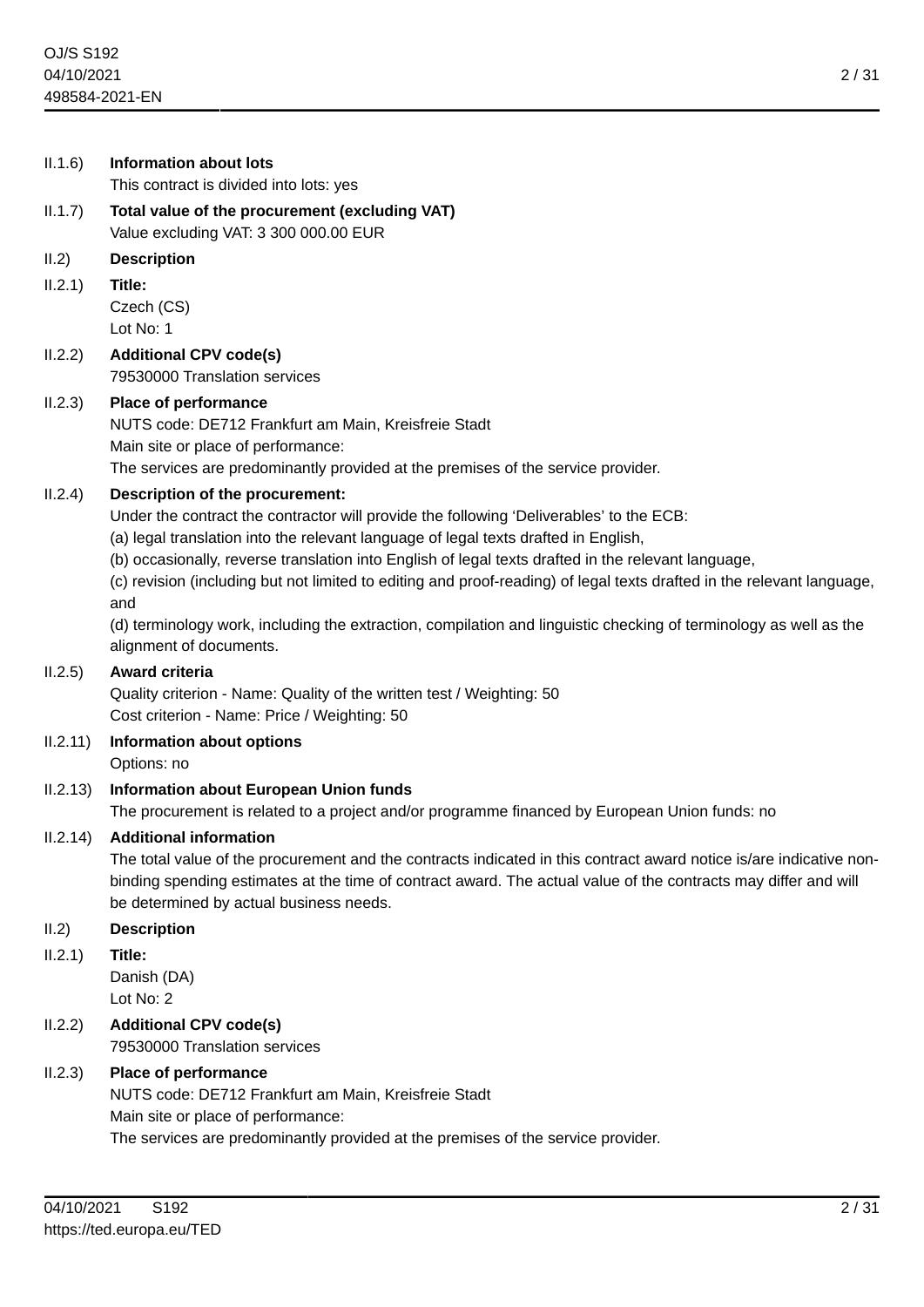### II.2.4) **Description of the procurement:**

Under the contract the contractor will provide the following 'Deliverables' to the ECB:

(a) legal translation into the relevant language of legal texts drafted in English,

(b) occasionally, reverse translation into English of legal texts drafted in the relevant language,

(c) revision (including but not limited to editing and proof-reading) of legal texts drafted in the relevant language, and

(d) terminology work, including the extraction, compilation and linguistic checking of terminology as well as the alignment of documents.

#### II.2.5) **Award criteria**

Quality criterion - Name: Quality of the written test / Weighting: 50 Cost criterion - Name: Price / Weighting: 50

#### II.2.11) **Information about options** Options: no

#### II.2.13) **Information about European Union funds**

The procurement is related to a project and/or programme financed by European Union funds: no

#### II.2.14) **Additional information**

The total value of the procurement and the contracts indicated in this contract award notice is/are indicative nonbinding spending estimates at the time of contract award. The actual value of the contracts may differ and will be determined by actual business needs.

#### II.2) **Description**

#### II.2.1) **Title:**

Greek (EL) Lot No: 3

II.2.2) **Additional CPV code(s)**

79530000 Translation services

#### II.2.3) **Place of performance**

NUTS code: DE712 Frankfurt am Main, Kreisfreie Stadt Main site or place of performance:

The services are predominantly provided at the premises of the service provider.

#### II.2.4) **Description of the procurement:**

Under the contract the contractor will provide the following 'Deliverables' to the ECB:

- (a) legal translation into the relevant language of legal texts drafted in English,
- (b) occasionally, reverse translation into English of legal texts drafted in the relevant language,

(c) revision (including but not limited to editing and proof-reading) of legal texts drafted in the relevant language, and

(d) terminology work, including the extraction, compilation and linguistic checking of terminology as well as the alignment of documents.

#### II.2.5) **Award criteria**

Quality criterion - Name: Quality of the written test / Weighting: 50 Cost criterion - Name: Price / Weighting: 50

# II.2.11) **Information about options**

Options: no

#### II.2.13) **Information about European Union funds**

The procurement is related to a project and/or programme financed by European Union funds: no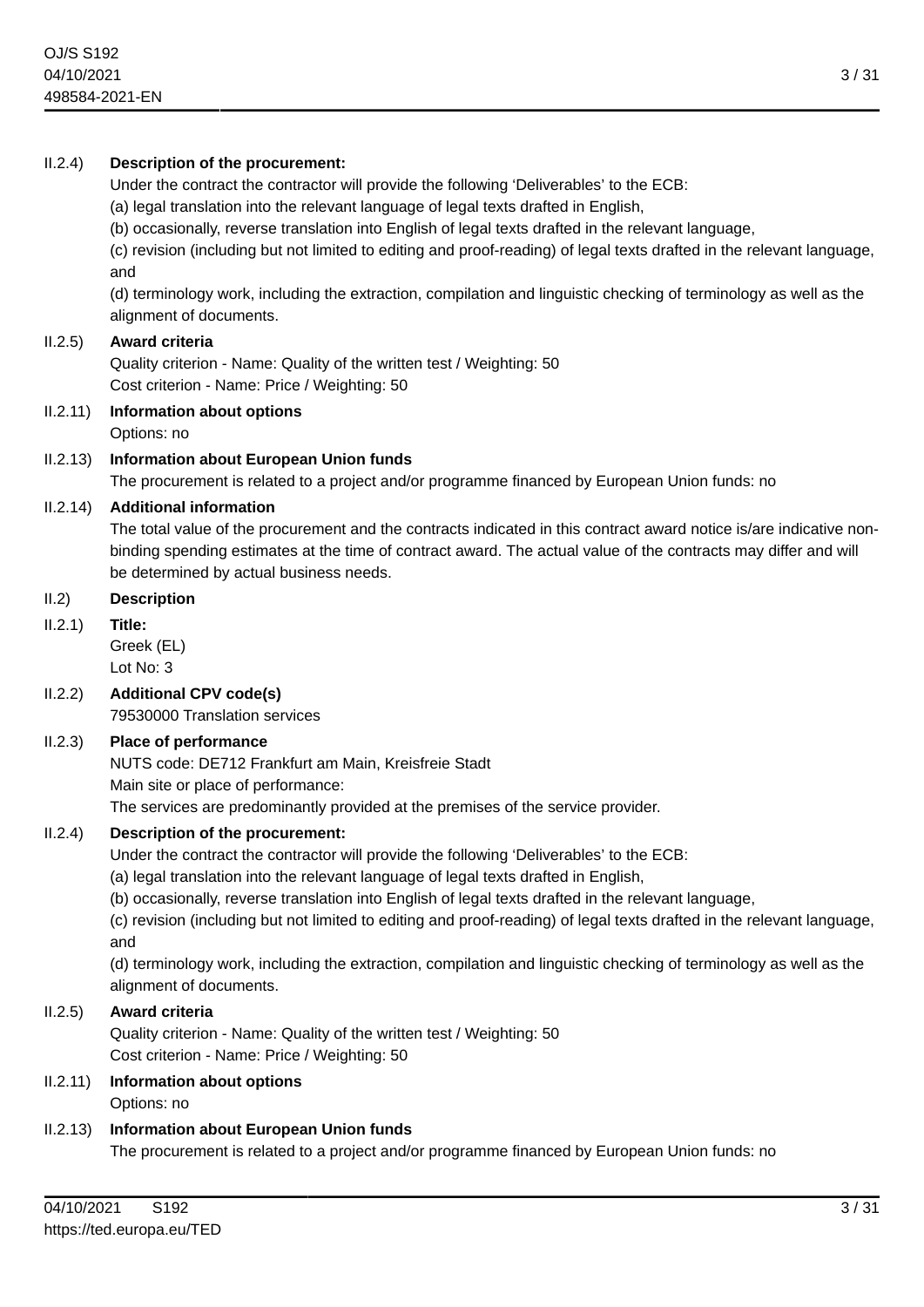### II.2.14) **Additional information**

The total value of the procurement and the contracts indicated in this contract award notice is/are indicative nonbinding spending estimates at the time of contract award. The actual value of the contracts may differ and will be determined by actual business needs.

#### II.2) **Description**

#### II.2.1) **Title:**

Spanish (ES) Lot No: 4

#### II.2.2) **Additional CPV code(s)** 79530000 Translation services

#### II.2.3) **Place of performance**

NUTS code: DE712 Frankfurt am Main, Kreisfreie Stadt Main site or place of performance: The services are predominantly provided at the premises of the service provider.

### II.2.4) **Description of the procurement:**

Under the contract the contractor will provide the following 'Deliverables' to the ECB:

(a) legal translation into the relevant language of legal texts drafted in English,

(b) occasionally, reverse translation into English of legal texts drafted in the relevant language,

(c) revision (including but not limited to editing and proof-reading) of legal texts drafted in the relevant language, and

(d) terminology work, including the extraction, compilation and linguistic checking of terminology as well as the alignment of documents.

#### II.2.5) **Award criteria**

Quality criterion - Name: Quality of the written test / Weighting: 50 Cost criterion - Name: Price / Weighting: 50

# II.2.11) **Information about options**

Options: no

# II.2.13) **Information about European Union funds**

The procurement is related to a project and/or programme financed by European Union funds: no

# II.2.14) **Additional information**

The total value of the procurement and the contracts indicated in this contract award notice is/are indicative nonbinding spending estimates at the time of contract award. The actual value of the contracts may differ and will be determined by actual business needs.

#### II.2) **Description**

II.2.1) **Title:**

Estonian (ET) Lot No: 5

II.2.2) **Additional CPV code(s)** 79530000 Translation services

# II.2.3) **Place of performance**

NUTS code: DE712 Frankfurt am Main, Kreisfreie Stadt Main site or place of performance: The services are predominantly provided at the premises of the service provider.

# II.2.4) **Description of the procurement:**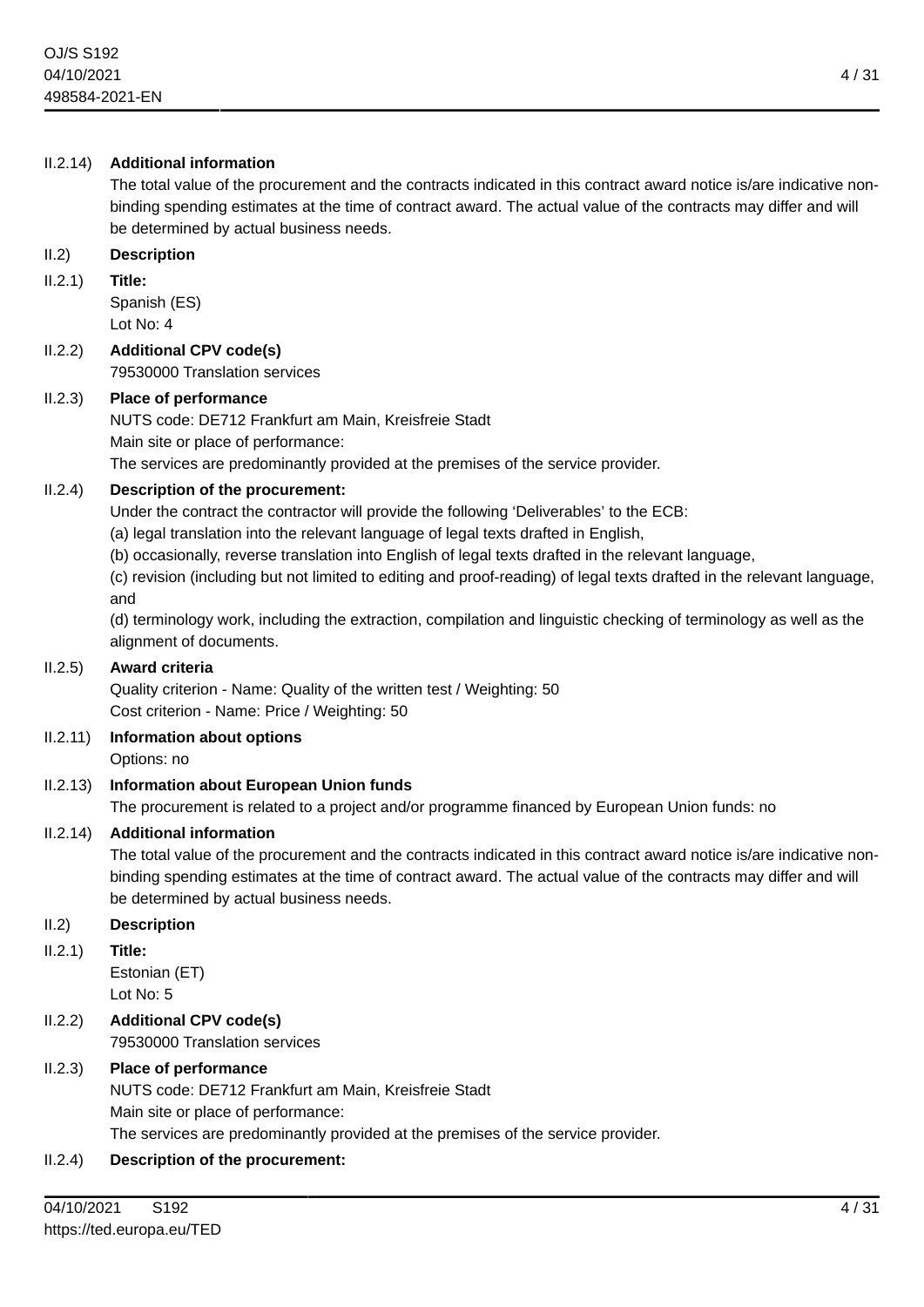Under the contract the contractor will provide the following 'Deliverables' to the ECB:

(a) legal translation into the relevant language of legal texts drafted in English,

(b) occasionally, reverse translation into English of legal texts drafted in the relevant language,

(c) revision (including but not limited to editing and proof-reading) of legal texts drafted in the relevant language, and

(d) terminology work, including the extraction, compilation and linguistic checking of terminology as well as the alignment of documents.

#### II.2.5) **Award criteria**

Quality criterion - Name: Quality of the written test / Weighting: 50 Cost criterion - Name: Price / Weighting: 50

#### II.2.11) **Information about options** Options: no

II.2.13) **Information about European Union funds** The procurement is related to a project and/or programme financed by European Union funds: no

### II.2.14) **Additional information**

The total value of the procurement and the contracts indicated in this contract award notice is/are indicative nonbinding spending estimates at the time of contract award. The actual value of the contracts may differ and will be determined by actual business needs.

### II.2) **Description**

### II.2.1) **Title:**

Finnish (FI) Lot No: 6

II.2.2) **Additional CPV code(s)**

79530000 Translation services

# II.2.3) **Place of performance**

NUTS code: DE712 Frankfurt am Main, Kreisfreie Stadt

Main site or place of performance:

The services are predominantly provided at the premises of the service provider.

# II.2.4) **Description of the procurement:**

Under the contract the contractor will provide the following 'Deliverables' to the ECB:

(a) legal translation into the relevant language of legal texts drafted in English,

(b) occasionally, reverse translation into English of legal texts drafted in the relevant language,

(c) revision (including but not limited to editing and proof-reading) of legal texts drafted in the relevant language, and

(d) terminology work, including the extraction, compilation and linguistic checking of terminology as well as the alignment of documents.

# II.2.5) **Award criteria**

Quality criterion - Name: Quality of the written test / Weighting: 50 Cost criterion - Name: Price / Weighting: 50

# II.2.11) **Information about options**

Options: no

# II.2.13) **Information about European Union funds**

The procurement is related to a project and/or programme financed by European Union funds: no

# II.2.14) **Additional information**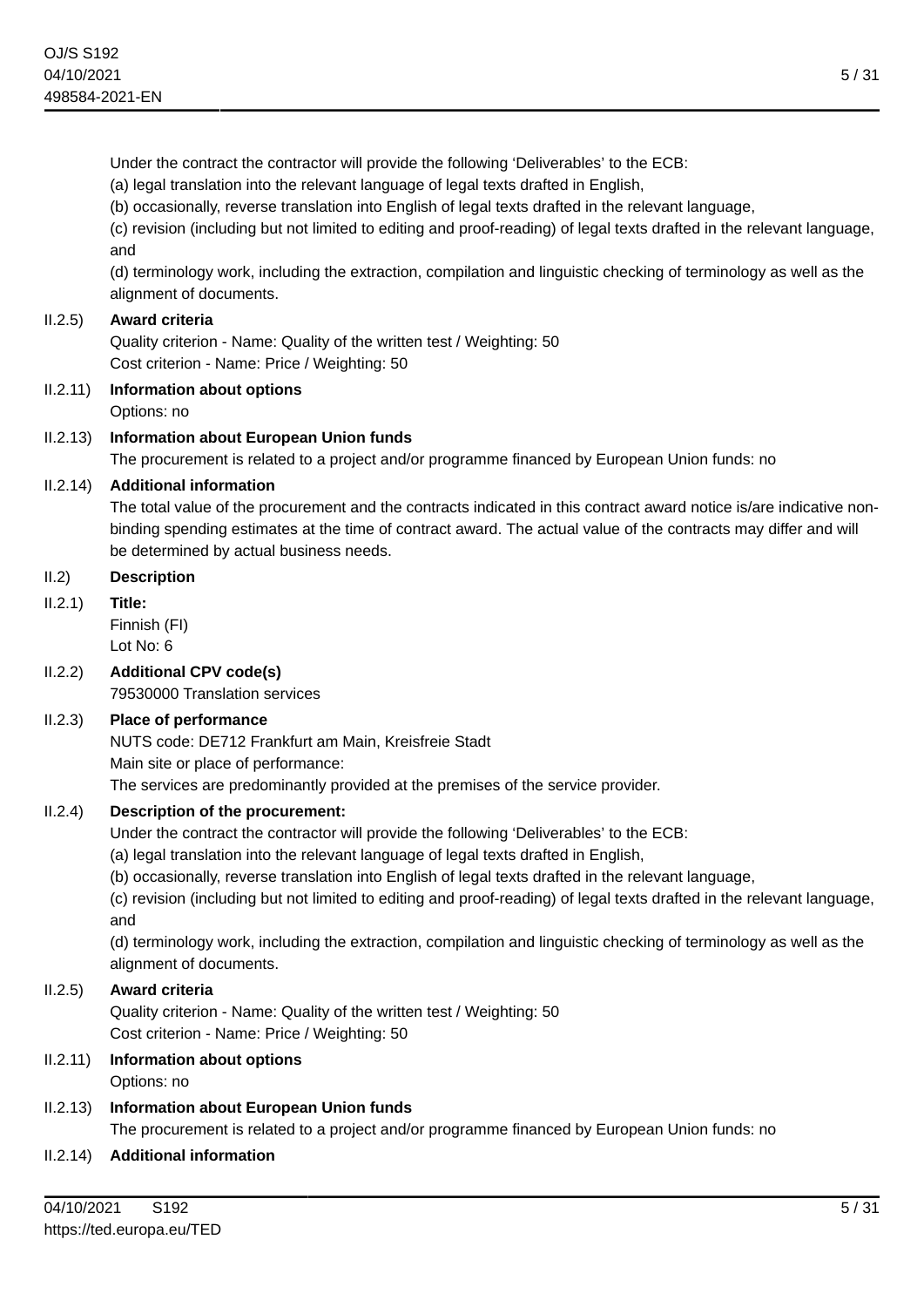The total value of the procurement and the contracts indicated in this contract award notice is/are indicative nonbinding spending estimates at the time of contract award. The actual value of the contracts may differ and will be determined by actual business needs.

# II.2) **Description**

II.2.1) **Title:** Lithuanian (LT) Lot No: 7

# II.2.2) **Additional CPV code(s)**

79530000 Translation services

# II.2.3) **Place of performance**

NUTS code: DE712 Frankfurt am Main, Kreisfreie Stadt

Main site or place of performance:

The services are predominantly provided at the premises of the service provider.

# II.2.4) **Description of the procurement:**

Under the contract the contractor will provide the following 'Deliverables' to the ECB:

(a) legal translation into the relevant language of legal texts drafted in English,

(b) occasionally, reverse translation into English of legal texts drafted in the relevant language,

(c) revision (including but not limited to editing and proof-reading) of legal texts drafted in the relevant language, and

(d) terminology work, including the extraction, compilation and linguistic checking of terminology as well as the alignment of documents.

# II.2.5) **Award criteria**

Quality criterion - Name: Quality of the written test / Weighting: 50 Cost criterion - Name: Price / Weighting: 50

# II.2.11) **Information about options**

Options: no

# II.2.13) **Information about European Union funds**

The procurement is related to a project and/or programme financed by European Union funds: no

# II.2.14) **Additional information**

The total value of the procurement and the contracts indicated in this contract award notice is/are indicative nonbinding spending estimates at the time of contract award. The actual value of the contracts may differ and will be determined by actual business needs.

# II.2) **Description**

II.2.1) **Title:**

Latvian (LV) Lot No: 8

II.2.2) **Additional CPV code(s)** 79530000 Translation services

# II.2.3) **Place of performance**

NUTS code: DE712 Frankfurt am Main, Kreisfreie Stadt Main site or place of performance: The services are predominantly provided at the premises of the service provider.

# II.2.4) **Description of the procurement:**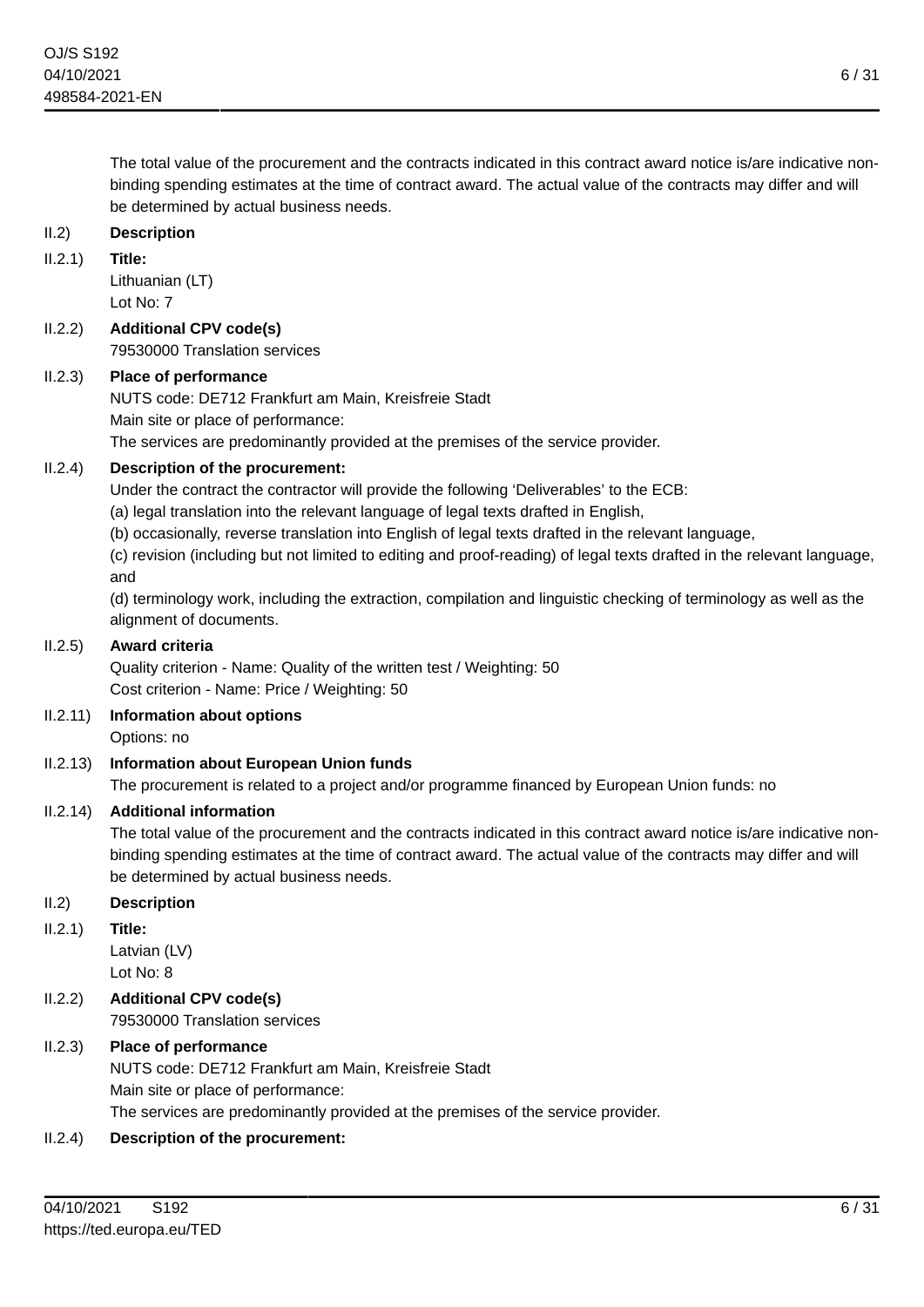Under the contract the contractor will provide the following 'Deliverables' to the ECB:

(a) legal translation into the relevant language of legal texts drafted in English,

(b) occasionally, reverse translation into English of legal texts drafted in the relevant language,

(c) revision (including but not limited to editing and proof-reading) of legal texts drafted in the relevant language, and

(d) terminology work, including the extraction, compilation and linguistic checking of terminology as well as the alignment of documents.

#### II.2.5) **Award criteria**

Quality criterion - Name: Quality of the written test / Weighting: 50 Cost criterion - Name: Price / Weighting: 50

#### II.2.11) **Information about options** Options: no

II.2.13) **Information about European Union funds** The procurement is related to a project and/or programme financed by European Union funds: no

### II.2.14) **Additional information**

The total value of the procurement and the contracts indicated in this contract award notice is/are indicative nonbinding spending estimates at the time of contract award. The actual value of the contracts may differ and will be determined by actual business needs.

### II.2) **Description**

### II.2.1) **Title:**

Dutch (NL) Lot No: 9

II.2.2) **Additional CPV code(s)** 79530000 Translation services

# II.2.3) **Place of performance**

NUTS code: DE712 Frankfurt am Main, Kreisfreie Stadt

Main site or place of performance:

The services are predominantly provided at the premises of the service provider.

# II.2.4) **Description of the procurement:**

Under the contract the contractor will provide the following 'Deliverables' to the ECB:

(a) legal translation into the relevant language of legal texts drafted in English,

(b) occasionally, reverse translation into English of legal texts drafted in the relevant language,

(c) revision (including but not limited to editing and proof-reading) of legal texts drafted in the relevant language, and

(d) terminology work, including the extraction, compilation and linguistic checking of terminology as well as the alignment of documents.

# II.2.5) **Award criteria**

Quality criterion - Name: Quality of the written test / Weighting: 50 Cost criterion - Name: Price / Weighting: 50

# II.2.11) **Information about options**

Options: no

# II.2.13) **Information about European Union funds**

The procurement is related to a project and/or programme financed by European Union funds: no

# II.2.14) **Additional information**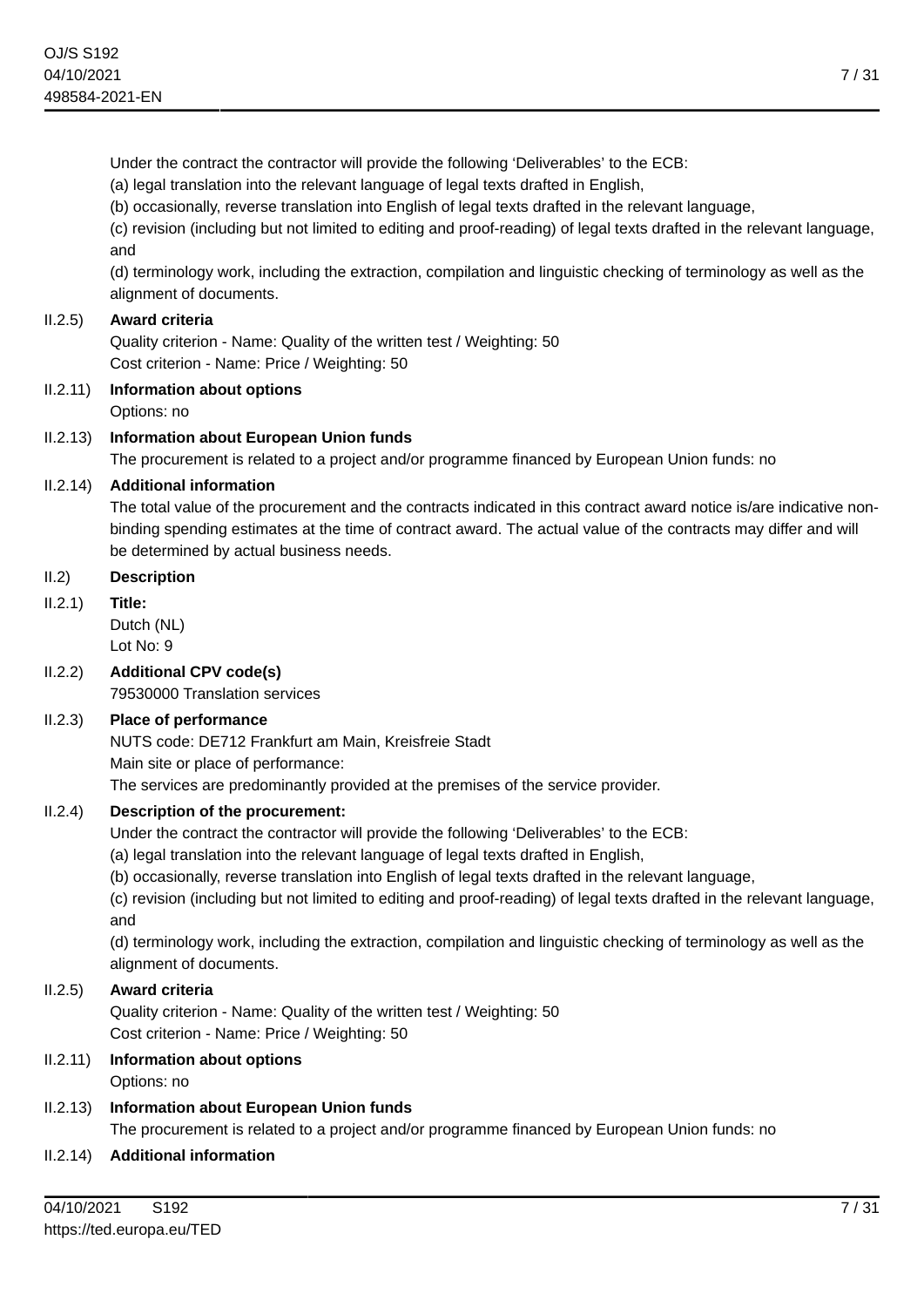The total value of the procurement and the contracts indicated in this contract award notice is/are indicative nonbinding spending estimates at the time of contract award. The actual value of the contracts may differ and will be determined by actual business needs.

# II.2) **Description**

II.2.1) **Title:**

Portuguese (PT) Lot No: 10

II.2.2) **Additional CPV code(s)** 79530000 Translation services

# II.2.3) **Place of performance**

NUTS code: DE712 Frankfurt am Main, Kreisfreie Stadt

Main site or place of performance:

The services are predominantly provided at the premises of the service provider.

# II.2.4) **Description of the procurement:**

Under the contract the contractor will provide the following 'Deliverables' to the ECB:

(a) legal translation into the relevant language of legal texts drafted in English,

(b) occasionally, reverse translation into English of legal texts drafted in the relevant language,

(c) revision (including but not limited to editing and proof-reading) of legal texts drafted in the relevant language, and

(d) terminology work, including the extraction, compilation and linguistic checking of terminology as well as the alignment of documents.

#### II.2.5) **Award criteria**

Quality criterion - Name: Quality of the written test / Weighting: 50 Cost criterion - Name: Price / Weighting: 50

# II.2.11) **Information about options**

Options: no

# II.2.13) **Information about European Union funds**

The procurement is related to a project and/or programme financed by European Union funds: no

# II.2.14) **Additional information**

The total value of the procurement and the contracts indicated in this contract award notice is/are indicative nonbinding spending estimates at the time of contract award. The actual value of the contracts may differ and will be determined by actual business needs.

#### II.2) **Description**

II.2.1) **Title:**

Swedish (SV) Lot No: 11

II.2.2) **Additional CPV code(s)** 79530000 Translation services

# II.2.3) **Place of performance**

NUTS code: DE712 Frankfurt am Main, Kreisfreie Stadt Main site or place of performance: The services are predominantly provided at the premises of the service provider.

# II.2.4) **Description of the procurement:**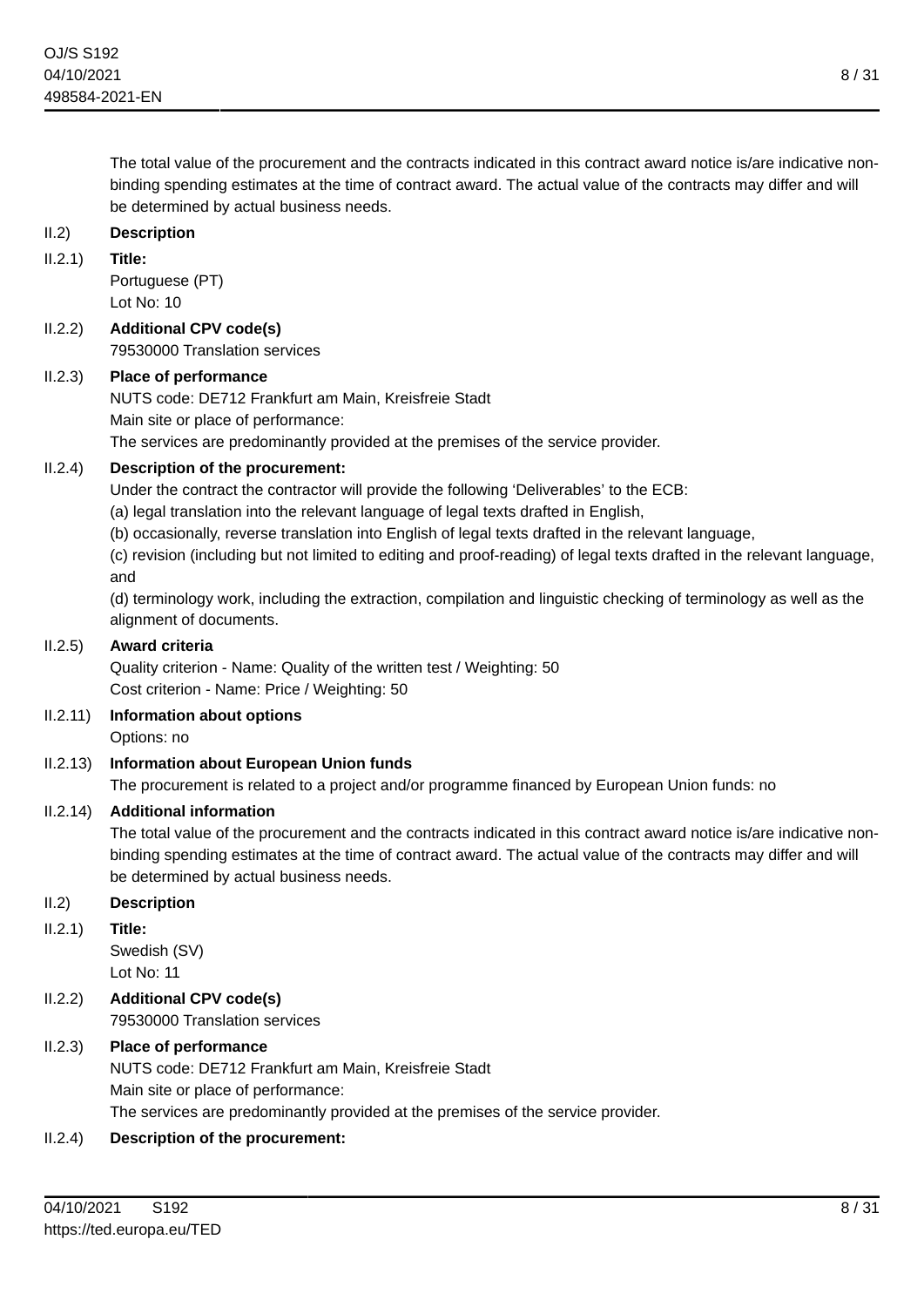Under the contract the contractor will provide the following 'Deliverables' to the ECB:

(a) Legal translation into the relevant language of legal texts drafted in English;

(b) Occasionally, reverse translation into English of legal texts drafted in the relevant language;

(c) Revision (including but not limited to editing and proof-reading) of legal texts drafted in the relevant language; and

(d) Terminology work, including the extraction, compilation and linguistic checking of terminology as well as the alignment of documents.

#### II.2.5) **Award criteria**

Quality criterion - Name: Quality of the written test / Weighting: 50 Cost criterion - Name: Price / Weighting: 50

- II.2.11) **Information about options** Options: no
- II.2.13) **Information about European Union funds** The procurement is related to a project and/or programme financed by European Union funds: no
- II.2.14) **Additional information**

The total value of the procurement and the contracts indicated in this contract award notice is/are indicative nonbinding spending estimates at the time of contract award. The actual value of the contracts may differ and will be determined by actual business needs.

### **Section IV: Procedure**

- IV.1) **Description**
- IV.1.1) **Type of procedure**
- Open procedure
- IV.1.3) **Information about a framework agreement or a dynamic purchasing system** The procurement involves the establishment of a framework agreement
- IV.1.8) **Information about the Government Procurement Agreement (GPA)** The procurement is covered by the Government Procurement Agreement: no

#### IV.2) **Administrative information**

- IV.2.1) **Previous publication concerning this procedure** Notice number in the OJ S: [2020/S 048-112640](https://ted.europa.eu/udl?uri=TED:NOTICE:112640-2020:TEXT:EN:HTML)
- IV.2.8) **Information about termination of dynamic purchasing system**
- IV.2.9) **Information about termination of call for competition in the form of a prior information notice**

# **Section V: Award of contract**

**Contract No:** 1

**Lot No:** 1

**Title:**

Czech (CS)

A contract/lot is awarded: yes

# V.2) **Award of contract**

V.2.1) **Date of conclusion of the contract:**

# V.2.2) **Information about tenders**

Number of tenders received: 6

The contract has been awarded to a group of economic operators: no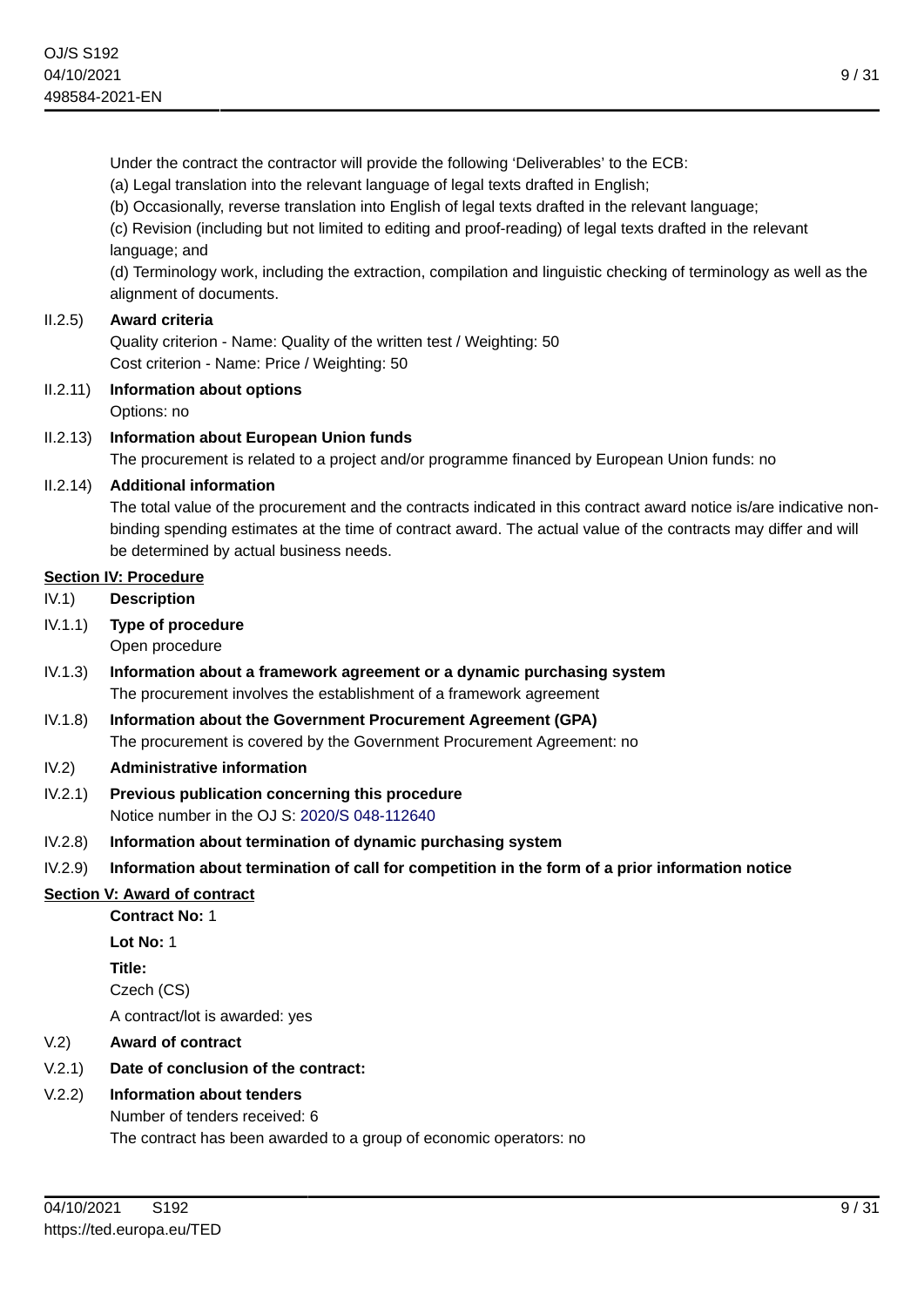| V.2.3) | Name and address of the contractor<br>Official name: Jana Zahorszky                                         |
|--------|-------------------------------------------------------------------------------------------------------------|
|        | Town: Ricany                                                                                                |
|        | NUTS code: CZ Česko<br>Country: Czechia                                                                     |
|        | The contractor is an SME: yes                                                                               |
| V.2.4) | Information on value of the contract/lot (excluding VAT)<br>Total value of the contract/lot: 300 000.00 EUR |
| V.2.5) | Information about subcontracting                                                                            |
|        | Section V: Award of contract                                                                                |
|        | <b>Contract No: 2</b>                                                                                       |
|        | Lot No: 1                                                                                                   |
|        | Title:                                                                                                      |
|        | Czech (CS)                                                                                                  |
|        | A contract/lot is awarded: yes                                                                              |
| V.2)   | <b>Award of contract</b>                                                                                    |
| V.2.1) | Date of conclusion of the contract:                                                                         |
| V.2.2) | <b>Information about tenders</b>                                                                            |
|        | Number of tenders received: 6                                                                               |
|        | The contract has been awarded to a group of economic operators: no                                          |
| V.2.3) | Name and address of the contractor                                                                          |
|        | Official name: Orange Tree s.r.o.<br>Town: Prague                                                           |
|        | NUTS code: CZ Česko                                                                                         |
|        | Country: Czechia                                                                                            |
|        | The contractor is an SME: yes                                                                               |
| V.2.4) | Information on value of the contract/lot (excluding VAT)<br>Total value of the contract/lot: 300 000.00 EUR |
| V.2.5) | Information about subcontracting                                                                            |
|        | <b>Section V: Award of contract</b>                                                                         |
|        | <b>Contract No: 3</b>                                                                                       |
|        | Lot No: 1                                                                                                   |
|        | Title:                                                                                                      |
|        | Czech (CS)                                                                                                  |
|        | A contract/lot is awarded: yes                                                                              |
| V.2)   | <b>Award of contract</b>                                                                                    |
| V.2.1) | Date of conclusion of the contract:                                                                         |
| V.2.2) | Information about tenders                                                                                   |
|        | Number of tenders received: 6                                                                               |
|        | The contract has been awarded to a group of economic operators: no                                          |
| V.2.3) | Name and address of the contractor                                                                          |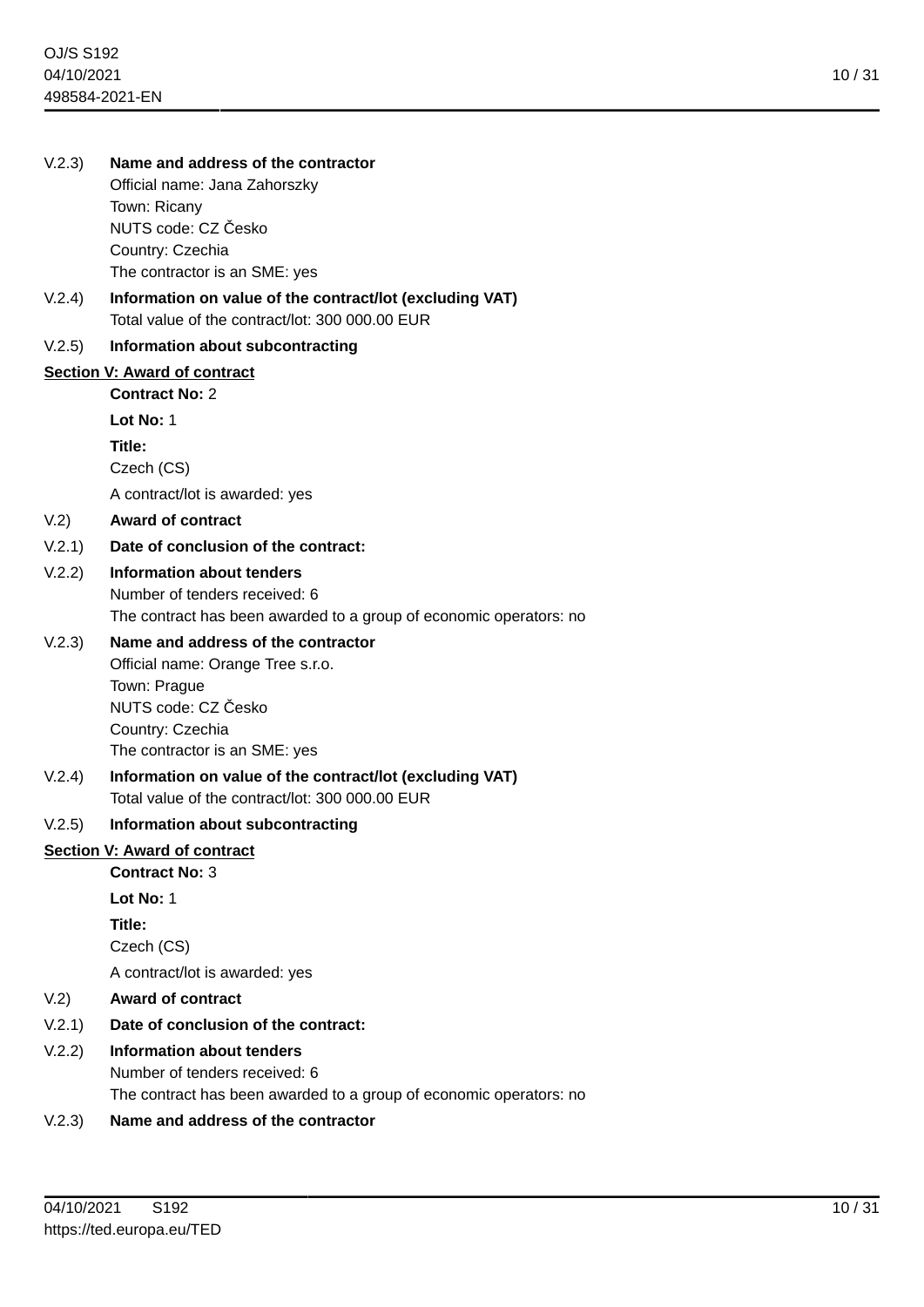Official name: Skrivanek s.r.o. Town: Prague NUTS code: CZ Česko Country: Czechia The contractor is an SME: yes

V.2.4) **Information on value of the contract/lot (excluding VAT)** Total value of the contract/lot: 300 000.00 EUR

# V.2.5) **Information about subcontracting**

# **Section V: Award of contract**

**Contract No:** 1

**Lot No:** 2

**Title:**

Danish (DA)

A contract/lot is awarded: yes

# V.2) **Award of contract**

# V.2.1) **Date of conclusion of the contract:**

# V.2.2) **Information about tenders**

Number of tenders received: 3 The contract has been awarded to a group of economic operators: no

# V.2.3) **Name and address of the contractor**

Official name: Seprotec Traduccion e Interpretacion S.L. Town: Madrid NUTS code: ES España Country: Spain The contractor is an SME: yes

V.2.4) **Information on value of the contract/lot (excluding VAT)** Total value of the contract/lot: 320 000.00 EUR

# V.2.5) **Information about subcontracting**

# **Section V: Award of contract**

**Contract No:** 2

**Lot No:** 2

**Title:**

Danish (DA)

A contract/lot is awarded: yes

# V.2) **Award of contract**

# V.2.1) **Date of conclusion of the contract:**

# V.2.2) **Information about tenders**

Number of tenders received: 3

The contract has been awarded to a group of economic operators: no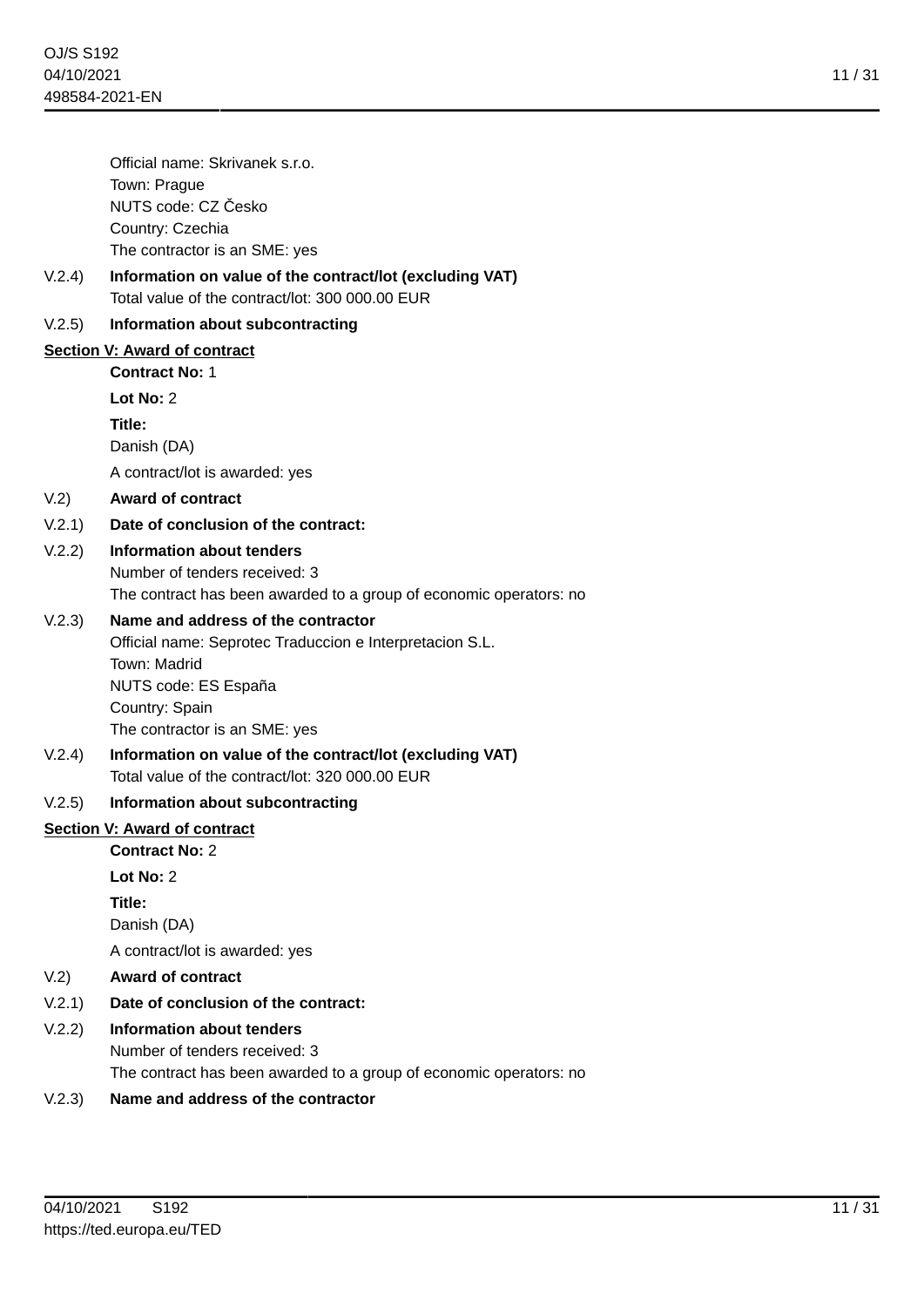12 / 31

Official name: Koch Translation Town: Ringkoebing NUTS code: DK Danmark Country: Denmark The contractor is an SME: yes

V.2.4) **Information on value of the contract/lot (excluding VAT)** Total value of the contract/lot: 320 000.00 EUR

# V.2.5) **Information about subcontracting**

### **Section V: Award of contract**

**Contract No:** 1

**Lot No:** 3

**Title:**

Greek (EL)

A contract/lot is awarded: yes

### V.2) **Award of contract**

### V.2.1) **Date of conclusion of the contract:**

### V.2.2) **Information about tenders**

Number of tenders received: 16 The contract has been awarded to a group of economic operators: no

### V.2.3) **Name and address of the contractor**

Official name: Nafsika Petkou Town: Veroia NUTS code: EL Ελλάδα / Elláda Country: Greece The contractor is an SME: yes

V.2.4) **Information on value of the contract/lot (excluding VAT)** Total value of the contract/lot: 320 000.00 EUR

#### V.2.5) **Information about subcontracting**

# **Section V: Award of contract**

**Contract No:** 2

**Lot No:** 3

**Title:**

Greek (EL)

A contract/lot is awarded: yes

# V.2) **Award of contract**

# V.2.1) **Date of conclusion of the contract:**

# V.2.2) **Information about tenders**

Number of tenders received: 16

The contract has been awarded to a group of economic operators: no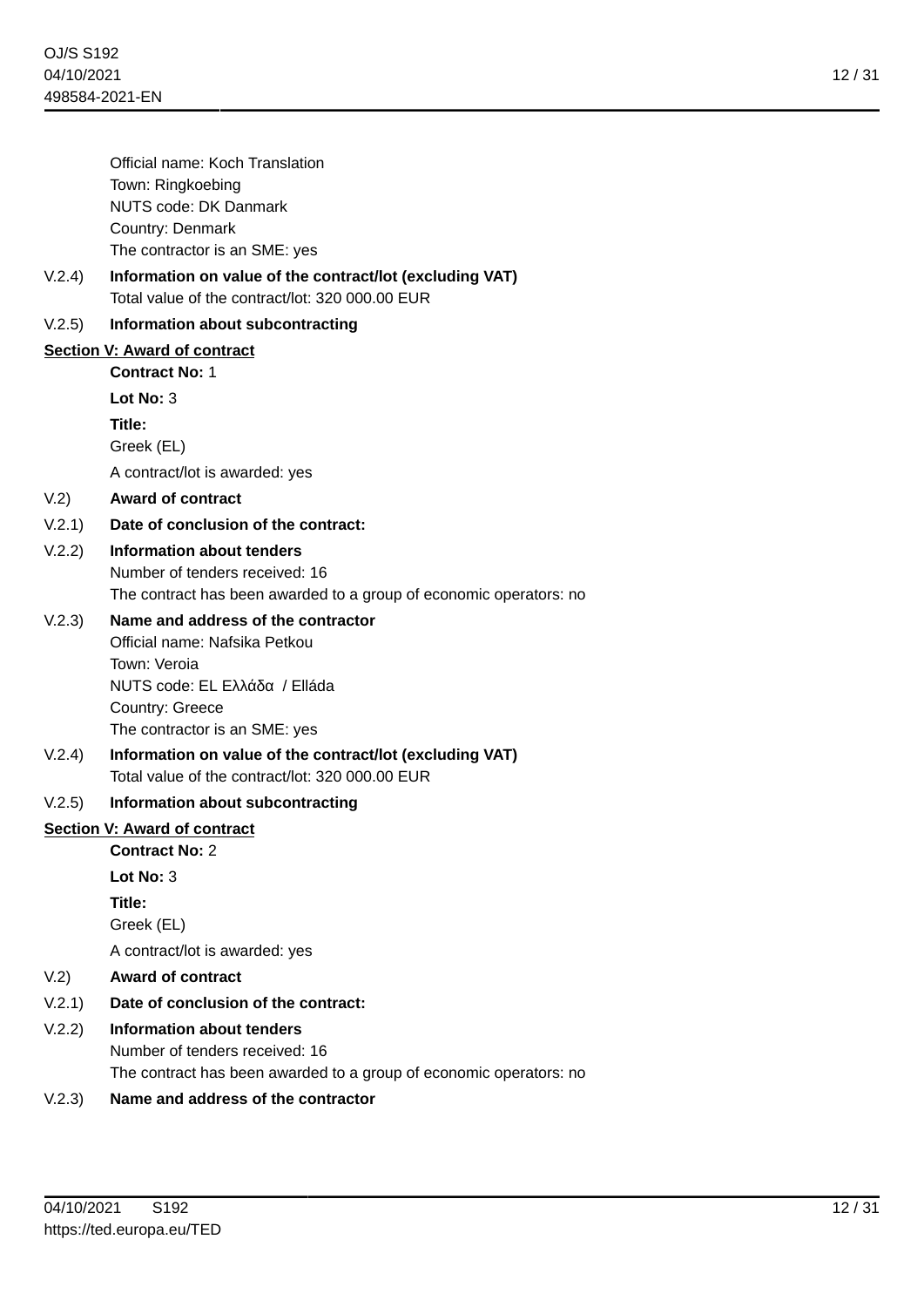Official name: LTES Language Technology & Education Services LTD Town: Markopoulo NUTS code: EL Ελλάδα / Elláda Country: Greece The contractor is an SME: yes

V.2.4) **Information on value of the contract/lot (excluding VAT)** Total value of the contract/lot: 320 000.00 EUR

# V.2.5) **Information about subcontracting**

# **Section V: Award of contract**

**Contract No:** 3

**Lot No:** 3

**Title:**

Greek (EL)

A contract/lot is awarded: yes

# V.2) **Award of contract**

### V.2.1) **Date of conclusion of the contract:**

# V.2.2) **Information about tenders**

Number of tenders received: 16 The contract has been awarded to a group of economic operators: no

# V.2.3) **Name and address of the contractor**

Official name: Vassiliki Papangeli Town: Woking NUTS code: UK United Kingdom Country: United Kingdom The contractor is an SME: yes

V.2.4) **Information on value of the contract/lot (excluding VAT)** Total value of the contract/lot: 320 000.00 EUR

#### V.2.5) **Information about subcontracting**

# **Section V: Award of contract**

**Contract No:** 4

**Lot No:** 3

**Title:**

Greek (EL)

A contract/lot is awarded: yes

# V.2) **Award of contract**

# V.2.1) **Date of conclusion of the contract:**

# V.2.2) **Information about tenders**

Number of tenders received: 16

The contract has been awarded to a group of economic operators: no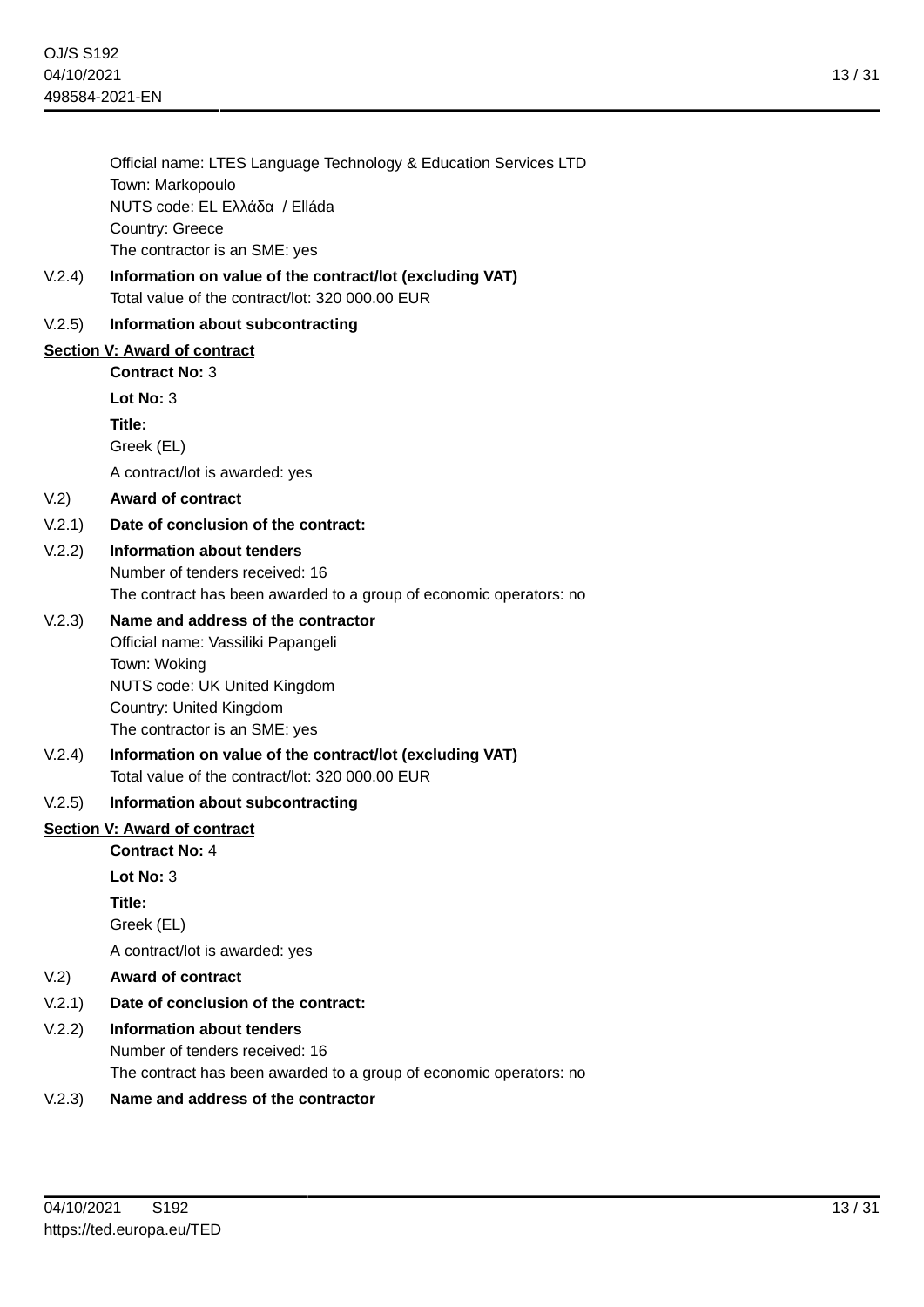Official name: Peristera Dimopoulou Town: Malaga NUTS code: ES España Country: Spain The contractor is an SME: yes

V.2.4) **Information on value of the contract/lot (excluding VAT)** Total value of the contract/lot: 320 000.00 EUR

### V.2.5) **Information about subcontracting**

### **Section V: Award of contract**

**Contract No:** 5

**Lot No:** 3

**Title:**

Greek (EL)

A contract/lot is awarded: yes

#### V.2) **Award of contract**

#### V.2.1) **Date of conclusion of the contract:**

# V.2.2) **Information about tenders**

Number of tenders received: 16 The contract has been awarded to a group of economic operators: no

### V.2.3) **Name and address of the contractor**

Official name: Lengoo GmbH Town: Berlin NUTS code: DE Deutschland Country: Germany The contractor is an SME: yes

V.2.4) **Information on value of the contract/lot (excluding VAT)** Total value of the contract/lot: 320 000.00 EUR

#### V.2.5) **Information about subcontracting**

# **Section V: Award of contract**

**Contract No:** 6

**Lot No:** 3

**Title:**

Greek (EL)

A contract/lot is awarded: yes

# V.2) **Award of contract**

#### V.2.1) **Date of conclusion of the contract:**

# V.2.2) **Information about tenders**

Number of tenders received: 16

The contract has been awarded to a group of economic operators: no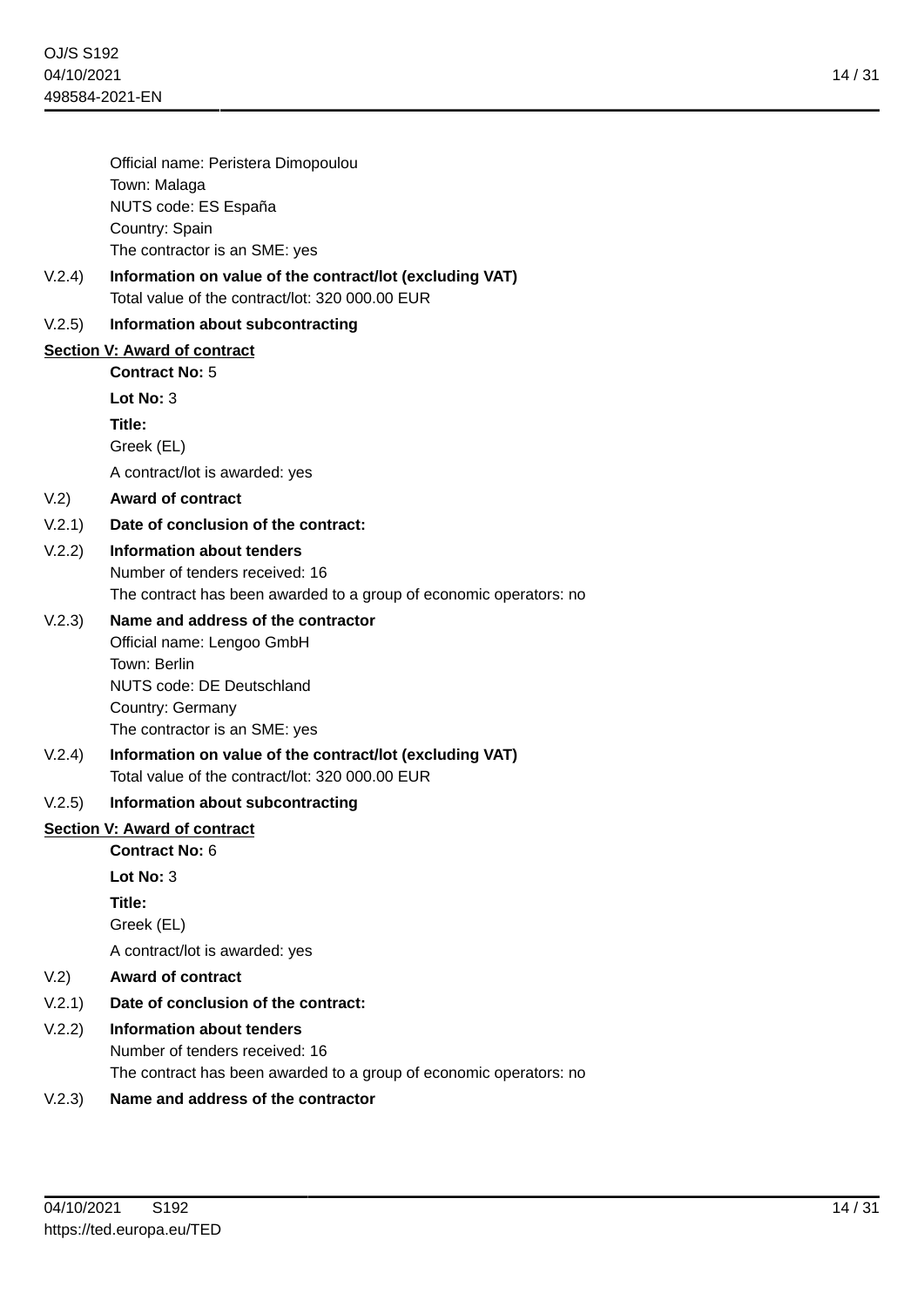Official name: S. Pavlidis & SIA OE (Glossima & Wehrheim) Town: Thessaloniki NUTS code: EL Ελλάδα / Elláda Country: Greece The contractor is an SME: yes

V.2.4) **Information on value of the contract/lot (excluding VAT)** Total value of the contract/lot: 320 000.00 EUR

# V.2.5) **Information about subcontracting**

# **Section V: Award of contract**

**Contract No:** 7

**Lot No:** 3

**Title:**

Greek (EL)

A contract/lot is awarded: yes

# V.2) **Award of contract**

# V.2.1) **Date of conclusion of the contract:**

# V.2.2) **Information about tenders**

Number of tenders received: 16 The contract has been awarded to a group of economic operators: no

# V.2.3) **Name and address of the contractor**

Official name: Technografia Ltd Town: Limassol NUTS code: CY Κύπρος / Kýpros Country: Cyprus The contractor is an SME: yes

V.2.4) **Information on value of the contract/lot (excluding VAT)** Total value of the contract/lot: 320 000.00 EUR

# V.2.5) **Information about subcontracting**

# **Section V: Award of contract**

**Contract No:** 8

**Lot No:** 3

**Title:**

Greek (EL)

A contract/lot is awarded: yes

# V.2) **Award of contract**

# V.2.1) **Date of conclusion of the contract:**

# V.2.2) **Information about tenders**

Number of tenders received: 16

The contract has been awarded to a group of economic operators: no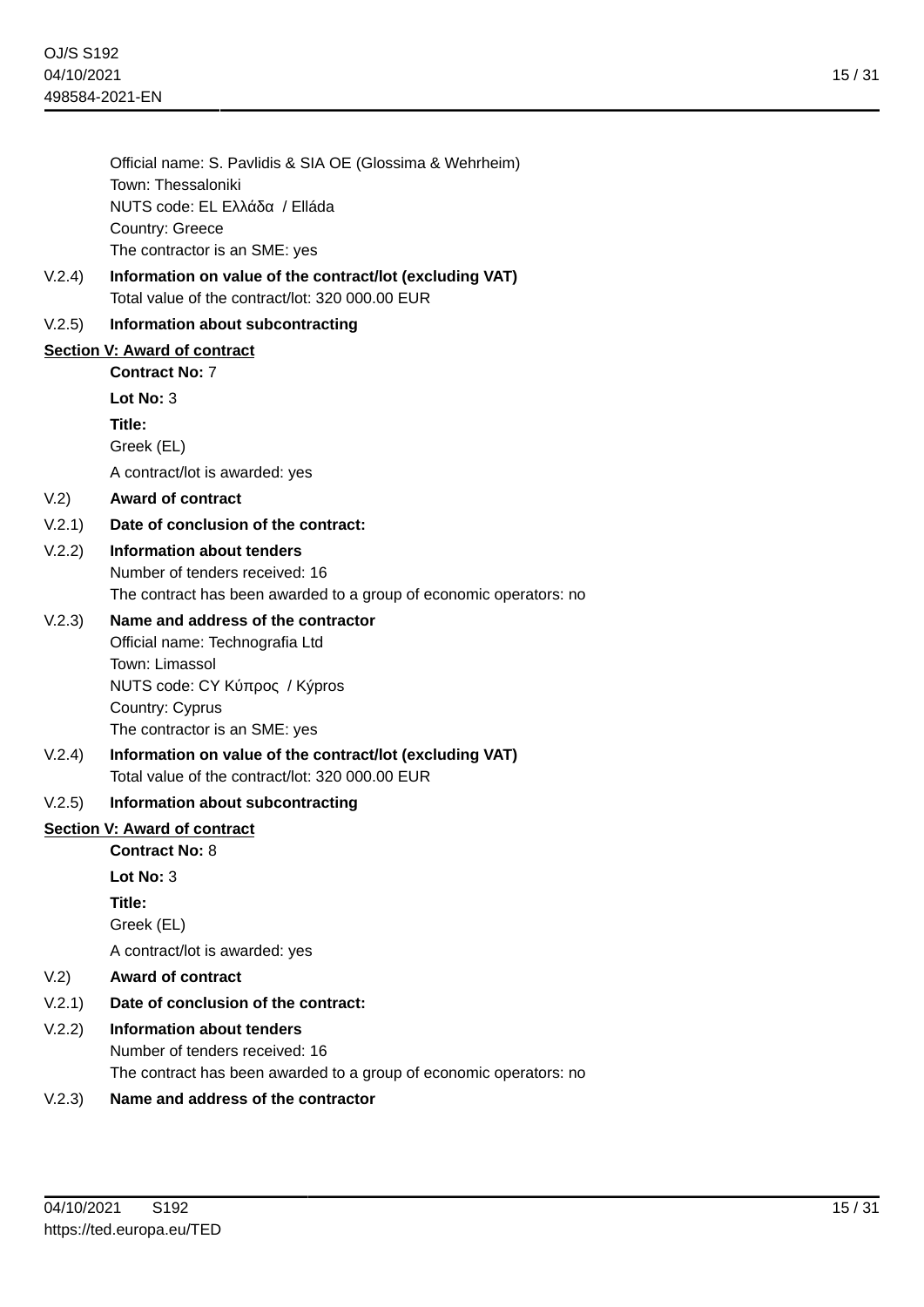16 / 31

Official name: Anna Tourtoura Town: Thessaloniki NUTS code: EL Ελλάδα / Elláda Country: Greece The contractor is an SME: yes

V.2.4) **Information on value of the contract/lot (excluding VAT)** Total value of the contract/lot: 320 000.00 EUR

# V.2.5) **Information about subcontracting**

# **Section V: Award of contract**

**Contract No:** 1

**Lot No:** 4

**Title:**

Spanish (ES)

A contract/lot is awarded: yes

# V.2) **Award of contract**

### V.2.1) **Date of conclusion of the contract:**

# V.2.2) **Information about tenders**

Number of tenders received: 11 The contract has been awarded to a group of economic operators: no

### V.2.3) **Name and address of the contractor**

Official name: Seprotec Traduccion e Interpretacion S.L. Town: Madrid NUTS code: ES España Country: Spain The contractor is an SME: yes

V.2.4) **Information on value of the contract/lot (excluding VAT)** Total value of the contract/lot: 300 000.00 EUR

# V.2.5) **Information about subcontracting**

# **Section V: Award of contract**

**Contract No:** 2

**Lot No:** 4

**Title:**

Spanish (ES)

A contract/lot is awarded: yes

# V.2) **Award of contract**

# V.2.1) **Date of conclusion of the contract:**

# V.2.2) **Information about tenders**

Number of tenders received: 11

The contract has been awarded to a group of economic operators: no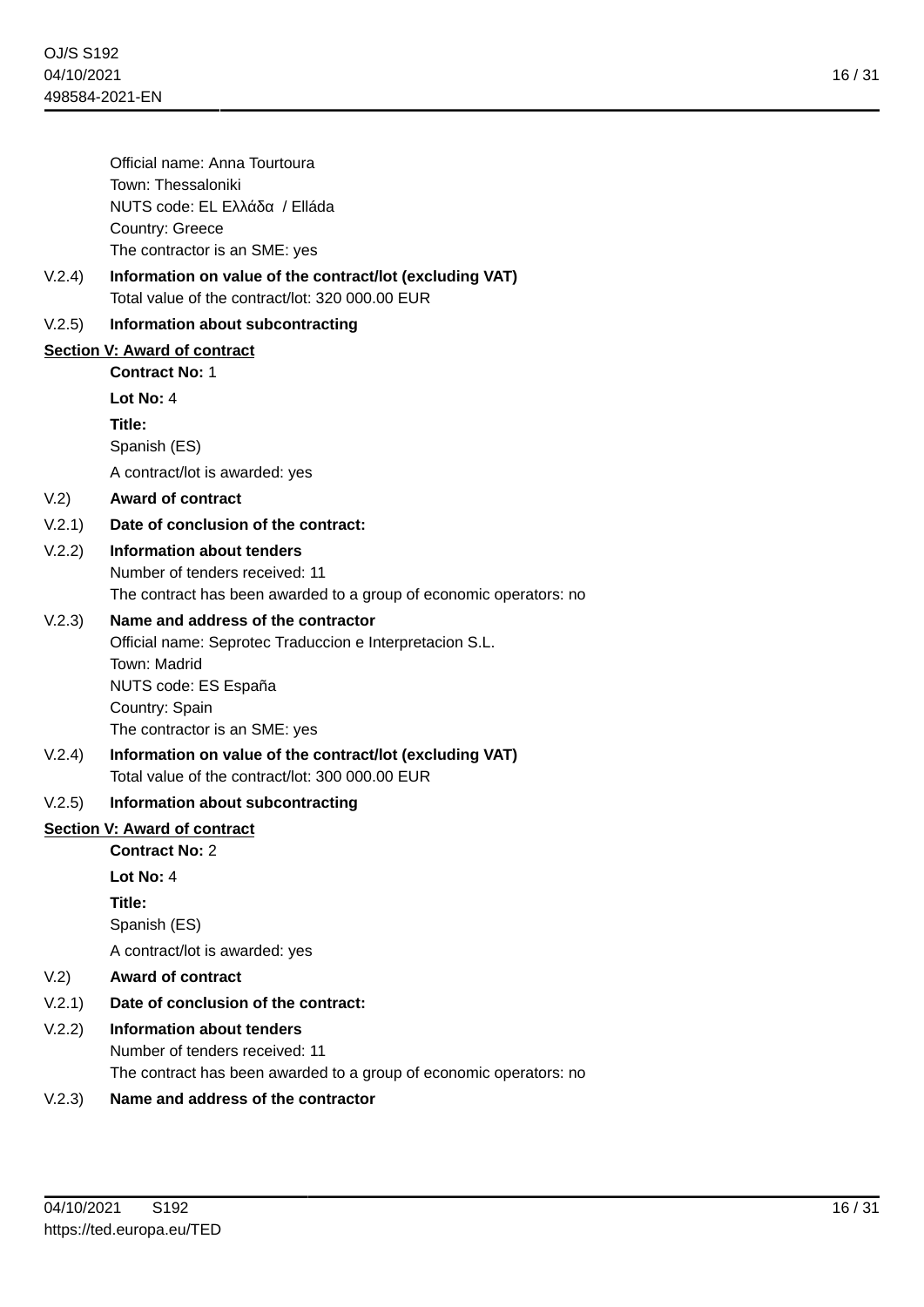Official name: Carlos Luengo Martin Town: Munico NUTS code: ES España Country: Spain The contractor is an SME: yes

V.2.4) **Information on value of the contract/lot (excluding VAT)** Total value of the contract/lot: 300 000.00 EUR

# V.2.5) **Information about subcontracting**

# **Section V: Award of contract**

**Contract No:** 3

**Lot No:** 4

**Title:**

Spanish (ES)

A contract/lot is awarded: yes

# V.2) **Award of contract**

V.2.1) **Date of conclusion of the contract:**

# V.2.2) **Information about tenders**

Number of tenders received: 11 The contract has been awarded to a group of economic operators: no

# V.2.3) **Name and address of the contractor**

Official name: Marta Cerdan Bonnemaison Town: Palma de Mallorca NUTS code: ES España Country: Spain The contractor is an SME: yes

V.2.4) **Information on value of the contract/lot (excluding VAT)** Total value of the contract/lot: 300 000.00 EUR

# V.2.5) **Information about subcontracting**

# **Section V: Award of contract**

**Contract No:** 4

**Lot No:** 4

**Title:**

Spanish (ES)

A contract/lot is awarded: yes

# V.2) **Award of contract**

# V.2.1) **Date of conclusion of the contract:**

# V.2.2) **Information about tenders**

Number of tenders received: 11

The contract has been awarded to a group of economic operators: no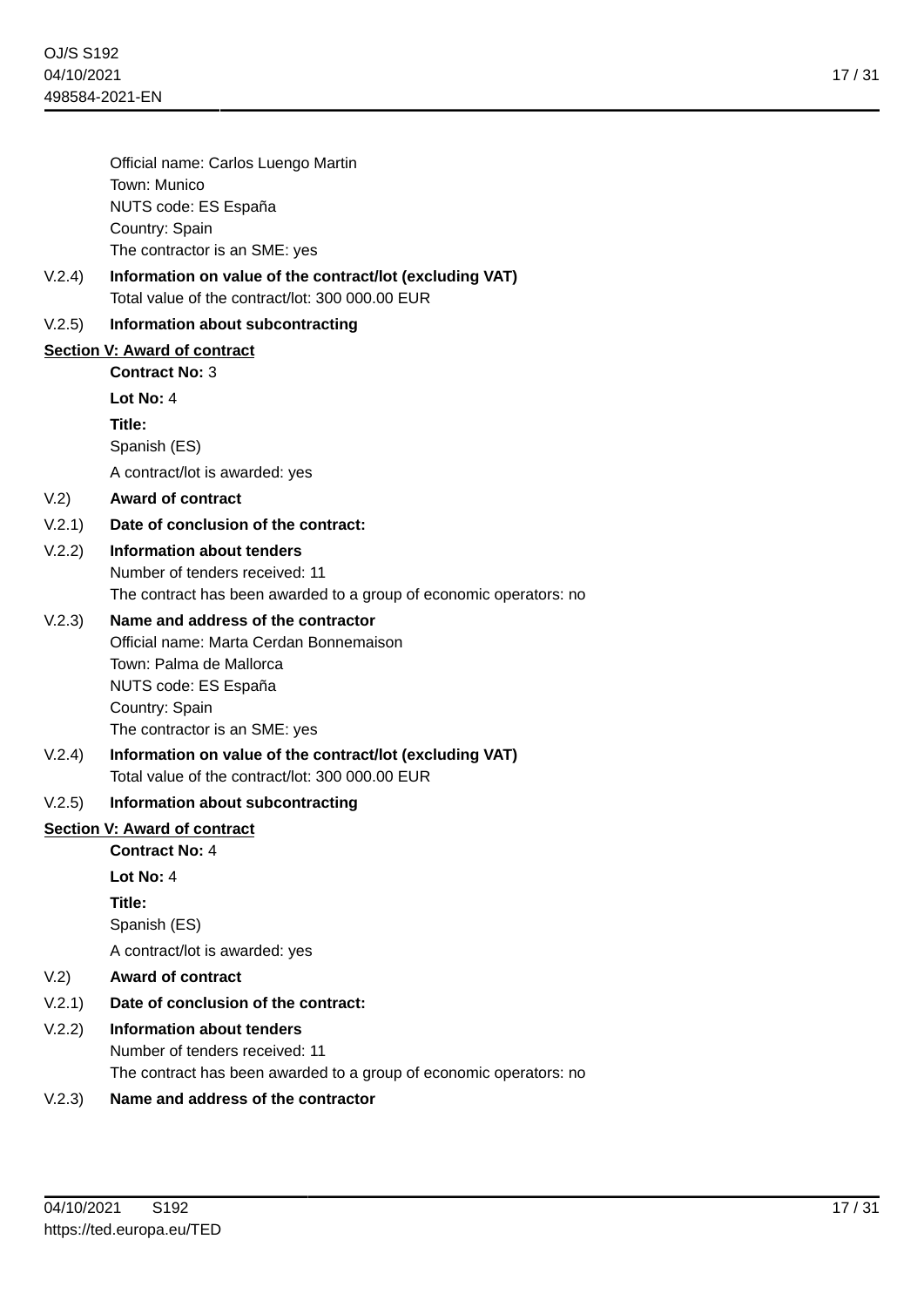Official name: Mondragon Lingua, S.Coop Town: Arrasate-Mondragon NUTS code: ES España Country: Spain The contractor is an SME: yes

V.2.4) **Information on value of the contract/lot (excluding VAT)** Total value of the contract/lot: 300 000.00 EUR

#### V.2.5) **Information about subcontracting**

### **Section V: Award of contract**

**Contract No:** 5

**Lot No:** 4

**Title:**

Spanish (ES)

A contract/lot is awarded: yes

#### V.2) **Award of contract**

#### V.2.1) **Date of conclusion of the contract:**

#### V.2.2) **Information about tenders**

Number of tenders received: 11 The contract has been awarded to a group of economic operators: no

#### V.2.3) **Name and address of the contractor**

Official name: Intertranslations S.A. Town: Athens NUTS code: EL Ελλάδα / Elláda Country: Greece The contractor is an SME: yes

V.2.4) **Information on value of the contract/lot (excluding VAT)** Total value of the contract/lot: 300 000.00 EUR

#### V.2.5) **Information about subcontracting**

#### **Section V: Award of contract**

**Contract No:** 6

**Lot No:** 4

**Title:**

Spanish (ES)

A contract/lot is awarded: yes

# V.2) **Award of contract**

#### V.2.1) **Date of conclusion of the contract:**

### V.2.2) **Information about tenders**

Number of tenders received: 11

The contract has been awarded to a group of economic operators: no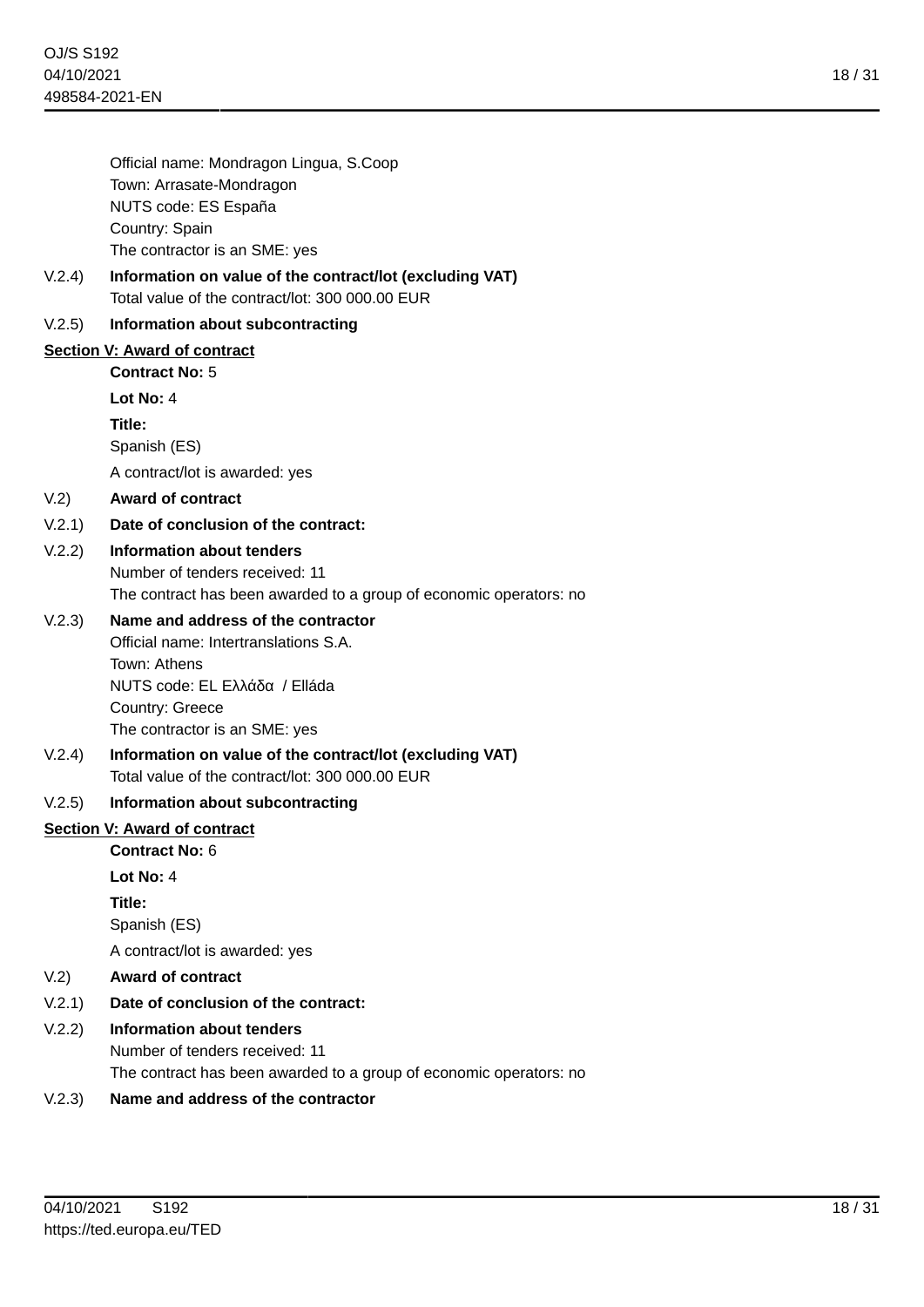Official name: Luman Asesores S.L. Town: Pinto NUTS code: ES España Country: Spain The contractor is an SME: yes

V.2.4) **Information on value of the contract/lot (excluding VAT)** Total value of the contract/lot: 300 000.00 EUR

# V.2.5) **Information about subcontracting**

# **Section V: Award of contract**

**Contract No:** 7

**Lot No:** 4

A contract/lot is awarded: yes

# V.2) **Award of contract**

### V.2.1) **Date of conclusion of the contract:**

# V.2.2) **Information about tenders** Number of tenders received: 11 The contract has been awarded to a group of economic operators: no

# V.2.3) **Name and address of the contractor**

Official name: LexiLux Language Solutions (Ltd) Town: Luxembourg NUTS code: LU Luxembourg Country: Luxembourg The contractor is an SME: yes

V.2.4) **Information on value of the contract/lot (excluding VAT)** Total value of the contract/lot: 300 000.00 EUR

# V.2.5) **Information about subcontracting**

#### **Section V: Award of contract**

**Contract No:** 8

**Lot No:** 4

**Title:**

Spanish (ES)

A contract/lot is awarded: yes

# V.2) **Award of contract**

#### V.2.1) **Date of conclusion of the contract:**

### V.2.2) **Information about tenders** Number of tenders received: 11 The contract has been awarded to a group of economic operators: no

# V.2.3) **Name and address of the contractor**

Official name: Day Translations, Inc. Town: Tampa NUTS code: US United States Country: United States The contractor is an SME: yes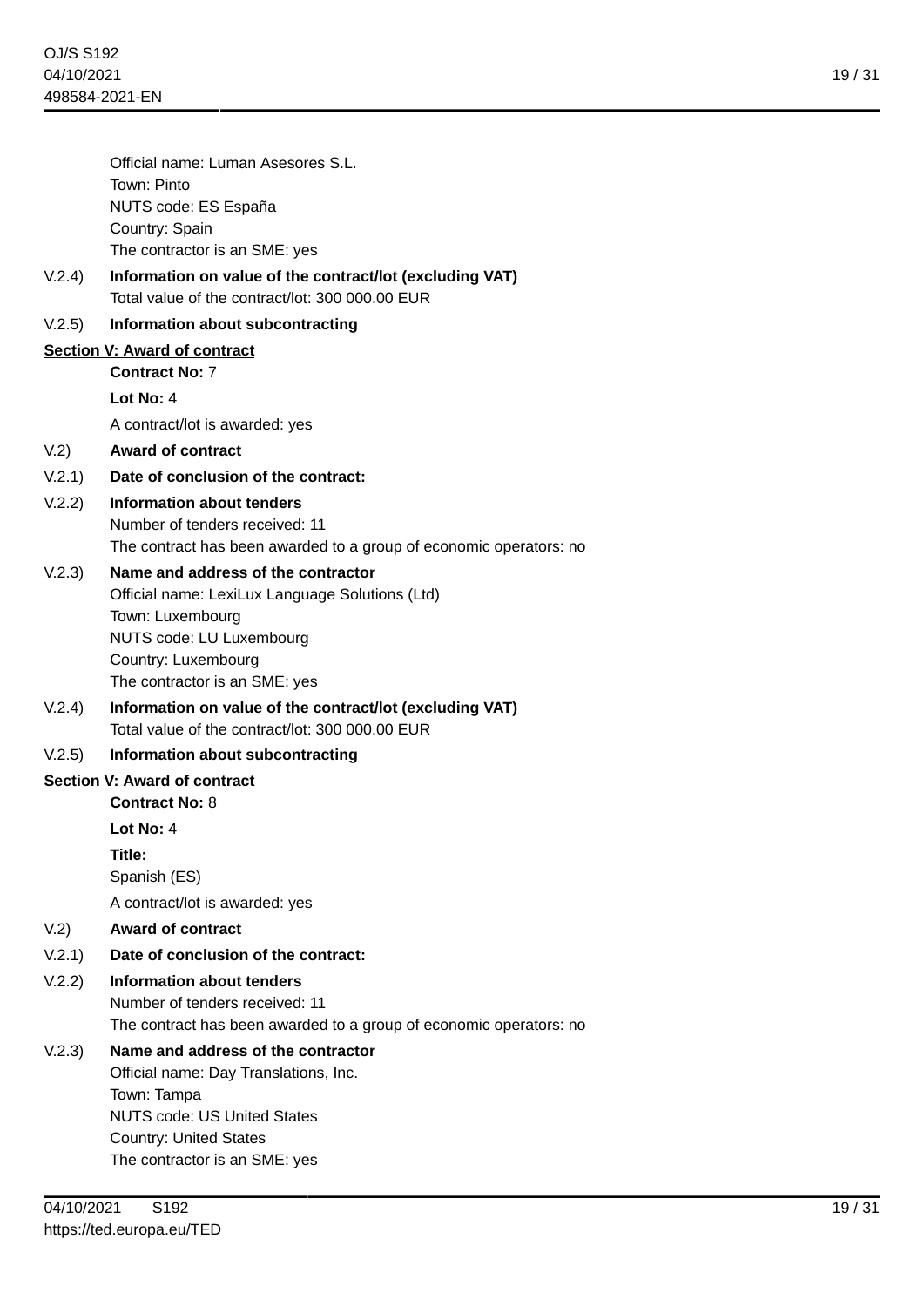| V.2.4) | Information on value of the contract/lot (excluding VAT)<br>Total value of the contract/lot: 300 000.00 EUR                      |
|--------|----------------------------------------------------------------------------------------------------------------------------------|
| V.2.5) | Information about subcontracting                                                                                                 |
|        | <b>Section V: Award of contract</b>                                                                                              |
|        | <b>Contract No: 1</b>                                                                                                            |
|        | Lot No: $5$                                                                                                                      |
|        | Title:                                                                                                                           |
|        | Estonian (ET)                                                                                                                    |
|        | A contract/lot is awarded: yes                                                                                                   |
| V.2)   | <b>Award of contract</b>                                                                                                         |
|        | V.2.1) Date of conclusion of the contract:                                                                                       |
| V.2.2) | Information about tenders<br>Number of tenders received: 4<br>The contract has been awarded to a group of economic operators: no |
| V.2.3) | Name and address of the contractor                                                                                               |
|        | Official name: OÜ Florente                                                                                                       |
|        | Town: Tallinn                                                                                                                    |
|        | NUTS code: EE Eesti                                                                                                              |
|        | Country: Estonia                                                                                                                 |
|        | The contractor is an SME: yes                                                                                                    |
| V.2.4) | Information on value of the contract/lot (excluding VAT)<br>Total value of the contract/lot: 320 000.00 EUR                      |
| V.2.5) | Information about subcontracting                                                                                                 |
|        | Section V: Award of contract                                                                                                     |
|        | <b>Contract No: 2</b>                                                                                                            |
|        | Lot No: $5$                                                                                                                      |
|        | Title:                                                                                                                           |
|        | Estonian (ET)                                                                                                                    |
|        | A contract/lot is awarded: yes                                                                                                   |
| V.2)   | <b>Award of contract</b>                                                                                                         |
| V.2.1) | Date of conclusion of the contract:                                                                                              |
| V.2.2) | Information about tenders                                                                                                        |
|        | Number of tenders received: 4                                                                                                    |
|        | The contract has been awarded to a group of economic operators: no                                                               |
| V.2.3) | Name and address of the contractor<br>Official name: Altroff Consult OÜ                                                          |
|        | Town: Tallinn                                                                                                                    |
|        | <b>NUTS code: EE Eesti</b>                                                                                                       |
|        | Country: Estonia                                                                                                                 |
|        | The contractor is an SME: yes                                                                                                    |
| V.2.4) | Information on value of the contract/lot (excluding VAT)                                                                         |
|        | Total value of the contract/lot: 320 000.00 EUR                                                                                  |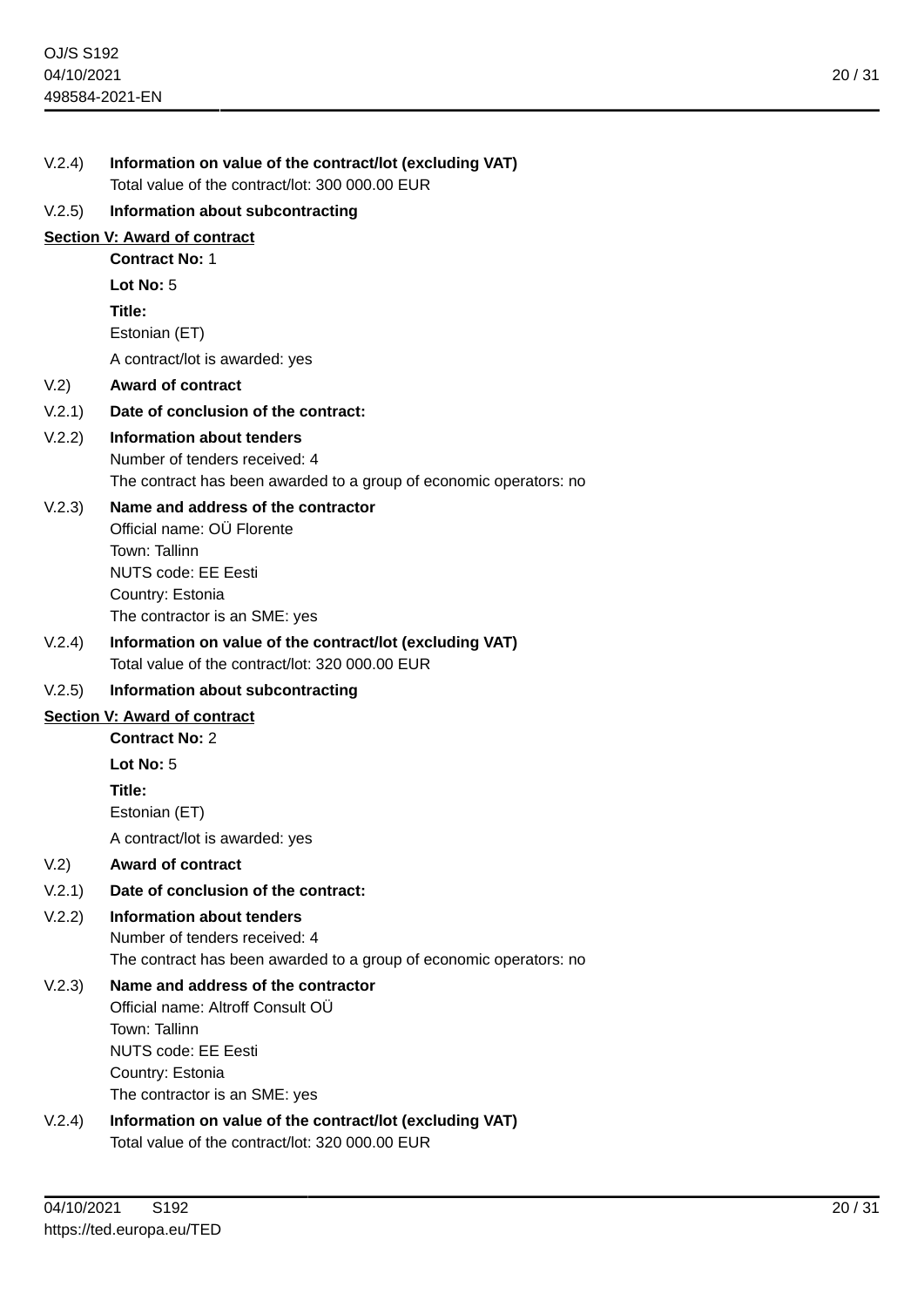# V.2.5) **Information about subcontracting Section V: Award of contract Contract No:** 1 **Lot No:** 6 **Title:** Finnish (FI) A contract/lot is awarded: yes V.2) **Award of contract** V.2.1) **Date of conclusion of the contract:** V.2.2) **Information about tenders** Number of tenders received: 4 The contract has been awarded to a group of economic operators: no V.2.3) **Name and address of the contractor** Official name: AAC Global OY Town: Helsinki NUTS code: FI Suomi / Finland Country: Finland The contractor is an SME: yes V.2.4) **Information on value of the contract/lot (excluding VAT)** Total value of the contract/lot: 320 000.00 EUR V.2.5) **Information about subcontracting Section V: Award of contract Contract No:** 2 **Lot No:** 6 **Title:** Finnish (FI) A contract/lot is awarded: yes V.2) **Award of contract** V.2.1) **Date of conclusion of the contract:** V.2.2) **Information about tenders** Number of tenders received: 4 The contract has been awarded to a group of economic operators: no V.2.3) **Name and address of the contractor** Official name: Eutex Town: Helsinki NUTS code: FI Suomi / Finland Country: Finland The contractor is an SME: yes V.2.4) **Information on value of the contract/lot (excluding VAT)** Total value of the contract/lot: 320 000.00 EUR

# V.2.5) **Information about subcontracting**

# **Section V: Award of contract**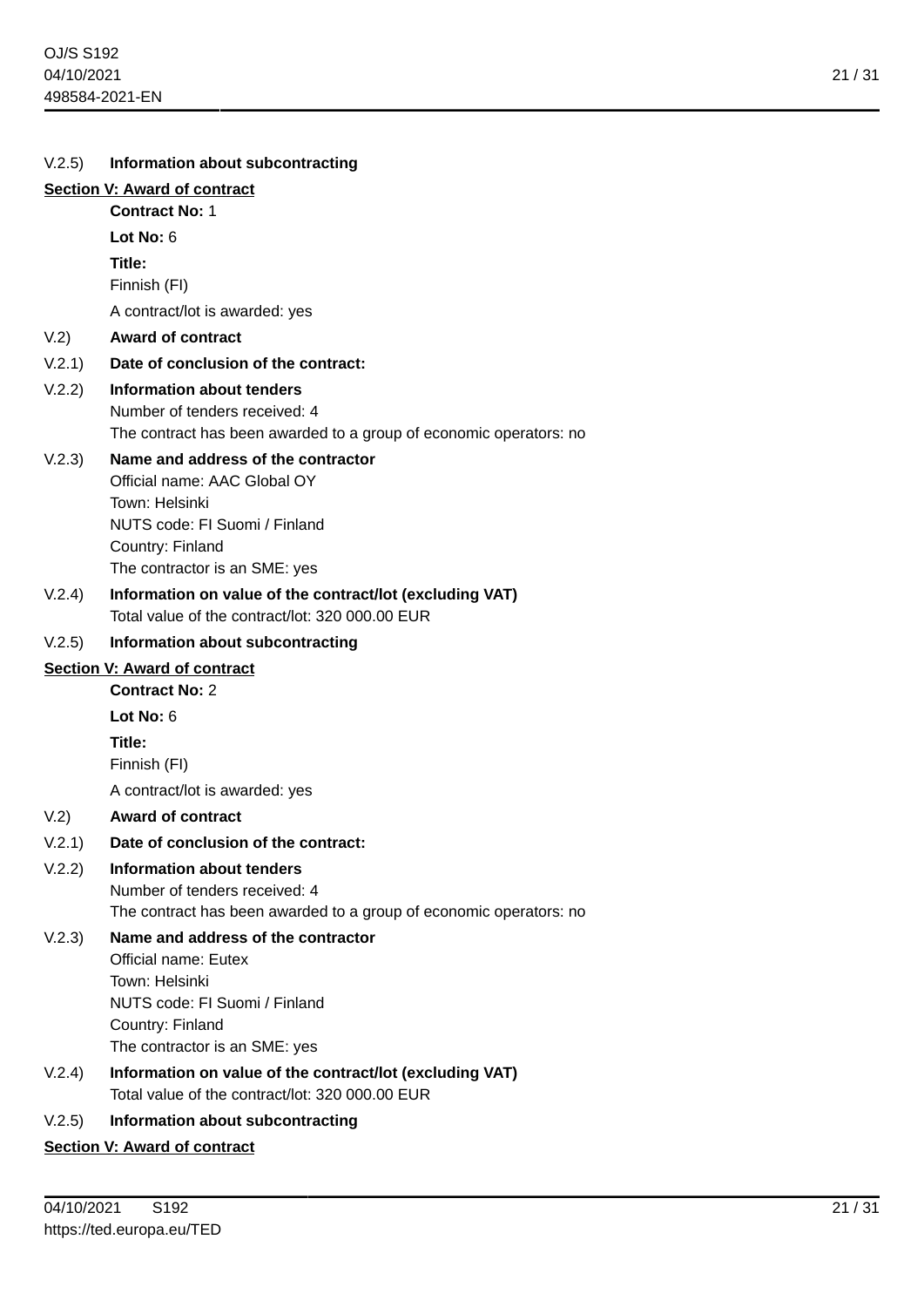**Contract No:** 3 **Lot No:** 6 **Title:** Finnish (FI) A contract/lot is awarded: yes V.2) **Award of contract** V.2.1) **Date of conclusion of the contract:** V.2.2) **Information about tenders** Number of tenders received: 4 The contract has been awarded to a group of economic operators: no V.2.3) **Name and address of the contractor** Official name: Pianco OY Town: Helsinki NUTS code: FI Suomi / Finland Country: Finland The contractor is an SME: yes V.2.4) **Information on value of the contract/lot (excluding VAT)** Total value of the contract/lot: 320 000.00 EUR V.2.5) **Information about subcontracting Section V: Award of contract Contract No:** 4 **Lot No:** 6 **Title:** Finnish (FI) A contract/lot is awarded: yes V.2) **Award of contract** V.2.1) **Date of conclusion of the contract:** V.2.2) **Information about tenders** Number of tenders received: 4 The contract has been awarded to a group of economic operators: no V.2.3) **Name and address of the contractor** Official name: Anni Pasanen Town: Lahti NUTS code: FI Suomi / Finland Country: Finland The contractor is an SME: yes V.2.4) **Information on value of the contract/lot (excluding VAT)** Total value of the contract/lot: 320 000.00 EUR V.2.5) **Information about subcontracting Section V: Award of contract Contract No:** 1 **Lot No:** 7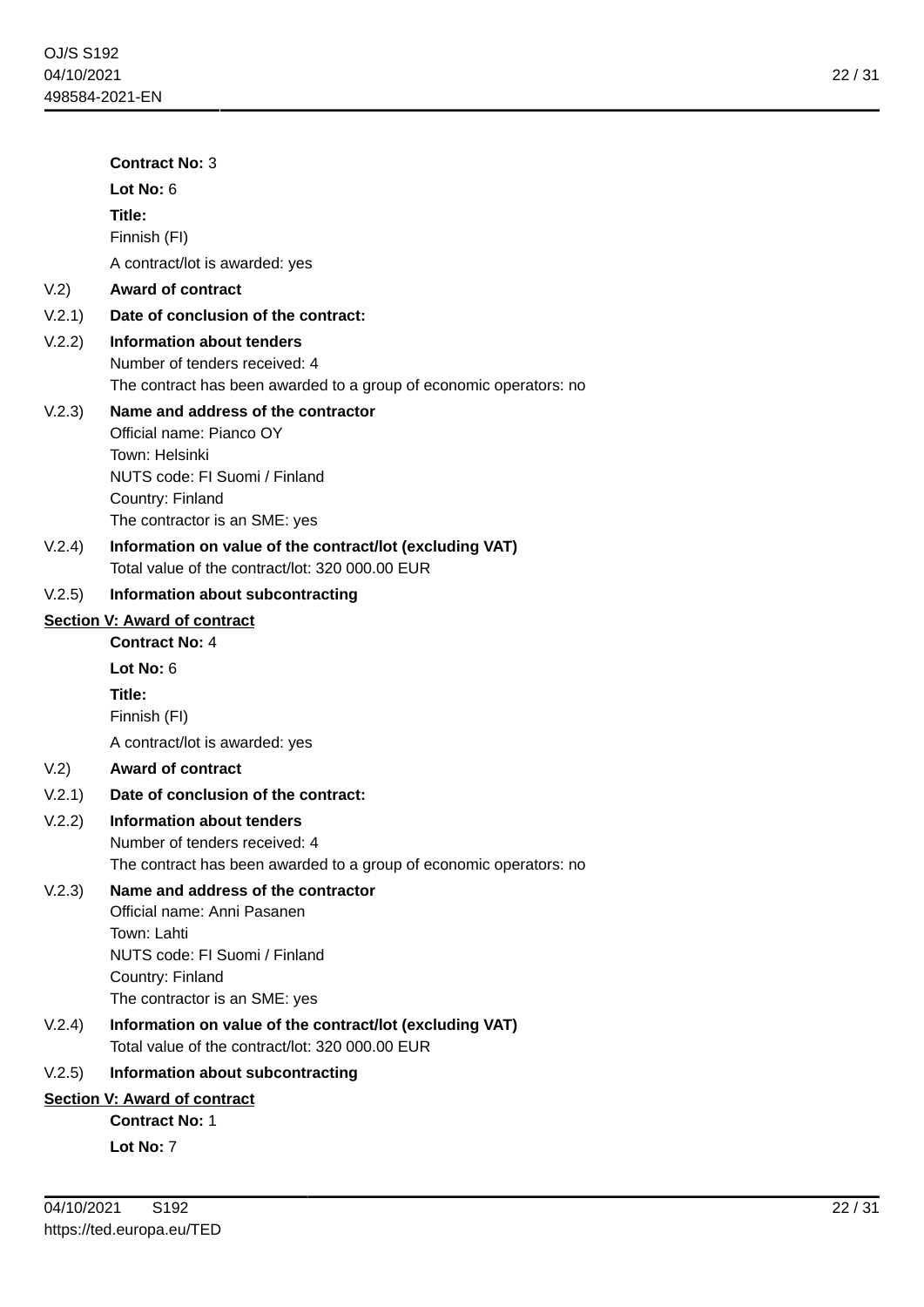|        | Title:                                                                                                      |
|--------|-------------------------------------------------------------------------------------------------------------|
|        | Lithuanian (LT)                                                                                             |
|        | A contract/lot is awarded: yes                                                                              |
| V.2)   | <b>Award of contract</b>                                                                                    |
| V.2.1) | Date of conclusion of the contract:                                                                         |
| V.2.2) | Information about tenders                                                                                   |
|        | Number of tenders received: 7                                                                               |
|        | The contract has been awarded to a group of economic operators: no                                          |
| V.2.3) | Name and address of the contractor<br>Official name: Alumnus Translation Company                            |
|        | Town: Vilnius                                                                                               |
|        | NUTS code: LT Lietuva                                                                                       |
|        | Country: Lithuania                                                                                          |
|        | The contractor is an SME: yes                                                                               |
| V.2.4) | Information on value of the contract/lot (excluding VAT)<br>Total value of the contract/lot: 200 000.00 EUR |
| V.2.5) | Information about subcontracting                                                                            |
|        | <b>Section V: Award of contract</b>                                                                         |
|        | <b>Contract No: 2</b>                                                                                       |
|        | Lot No: 7                                                                                                   |
|        | Title:                                                                                                      |
|        | Lithuanian (LT)                                                                                             |
|        | A contract/lot is awarded: yes                                                                              |
| V.2)   | <b>Award of contract</b>                                                                                    |
| V.2.1) | Date of conclusion of the contract:                                                                         |
| V.2.2) | Information about tenders                                                                                   |
|        | Number of tenders received: 7                                                                               |
|        | The contract has been awarded to a group of economic operators: no                                          |
| V.2.3) | Name and address of the contractor<br>Official name: Vytautas Kacerauskis                                   |
|        | Town: Kaunas                                                                                                |
|        | <b>NUTS code: LT Lietuva</b>                                                                                |
|        | Country: Lithuania                                                                                          |
|        | The contractor is an SME: yes                                                                               |
| V.2.4) | Information on value of the contract/lot (excluding VAT)<br>Total value of the contract/lot: 200 000.00 EUR |
| V.2.5) | Information about subcontracting                                                                            |
|        | <b>Section V: Award of contract</b>                                                                         |
|        | <b>Contract No: 3</b>                                                                                       |
|        | Lot No: 7                                                                                                   |
|        | Title:                                                                                                      |
|        | Lithuanian (LT)                                                                                             |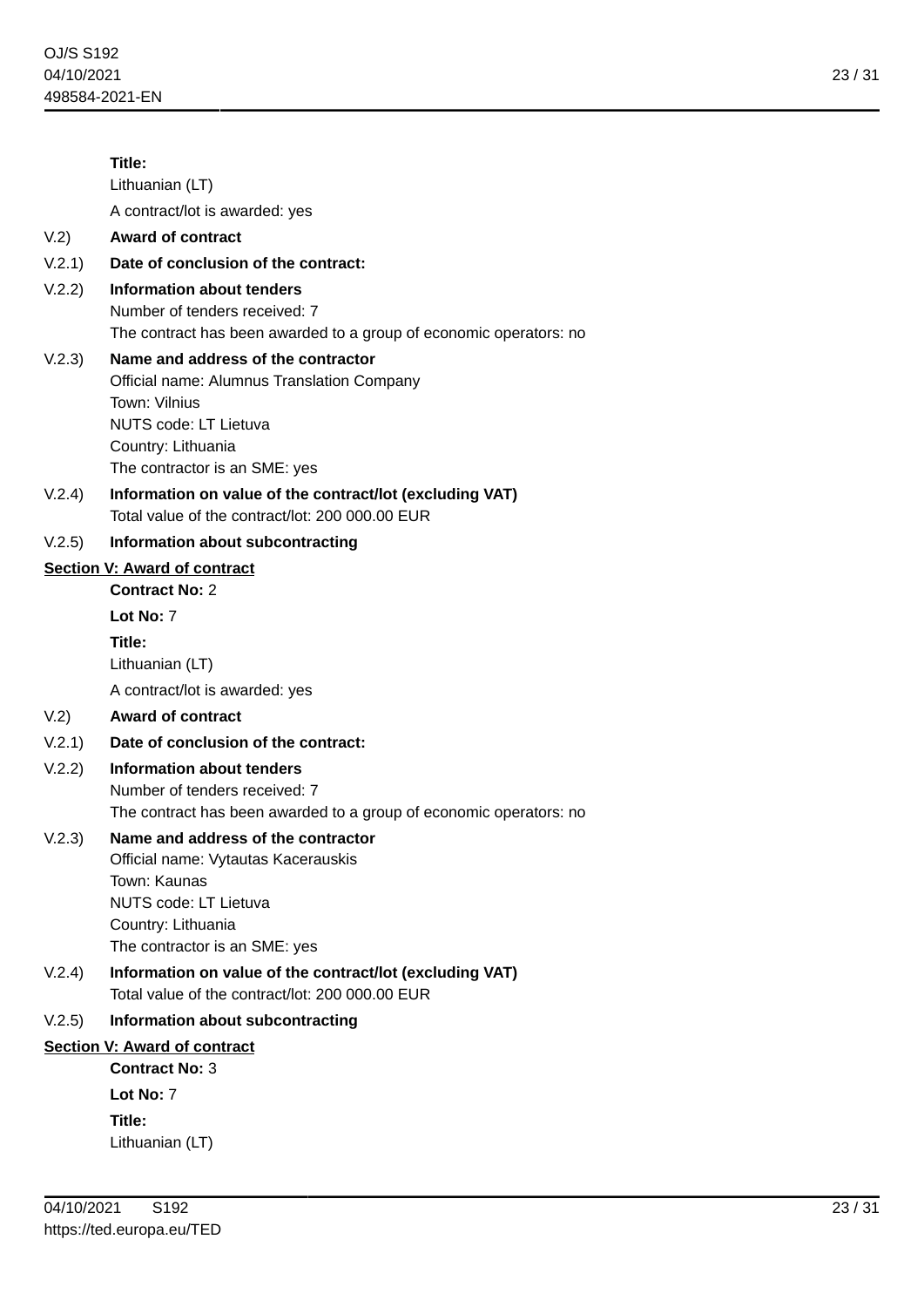A contract/lot is awarded: yes V.2) **Award of contract** V.2.1) **Date of conclusion of the contract:** V.2.2) **Information about tenders** Number of tenders received: 7 The contract has been awarded to a group of economic operators: no V.2.3) **Name and address of the contractor** Official name: Egle Bangaitiene Town: Vilnius NUTS code: LT Lietuva Country: Lithuania The contractor is an SME: yes V.2.4) **Information on value of the contract/lot (excluding VAT)** Total value of the contract/lot: 200 000.00 EUR V.2.5) **Information about subcontracting Section V: Award of contract Contract No:** 4 **Lot No:** 7 **Title:** Lithuanian (LT) A contract/lot is awarded: yes V.2) **Award of contract** V.2.1) **Date of conclusion of the contract:** V.2.2) **Information about tenders** Number of tenders received: 7 The contract has been awarded to a group of economic operators: no V.2.3) **Name and address of the contractor** Official name: Skrivanek s.r.o. Town: Prague NUTS code: CZ Česko Country: Czechia The contractor is an SME: yes V.2.4) **Information on value of the contract/lot (excluding VAT)** Total value of the contract/lot: 200 000.00 EUR V.2.5) **Information about subcontracting Section V: Award of contract Contract No:** 5 **Lot No:** 7 **Title:** Lithuanian (LT)

A contract/lot is awarded: yes

#### V.2) **Award of contract**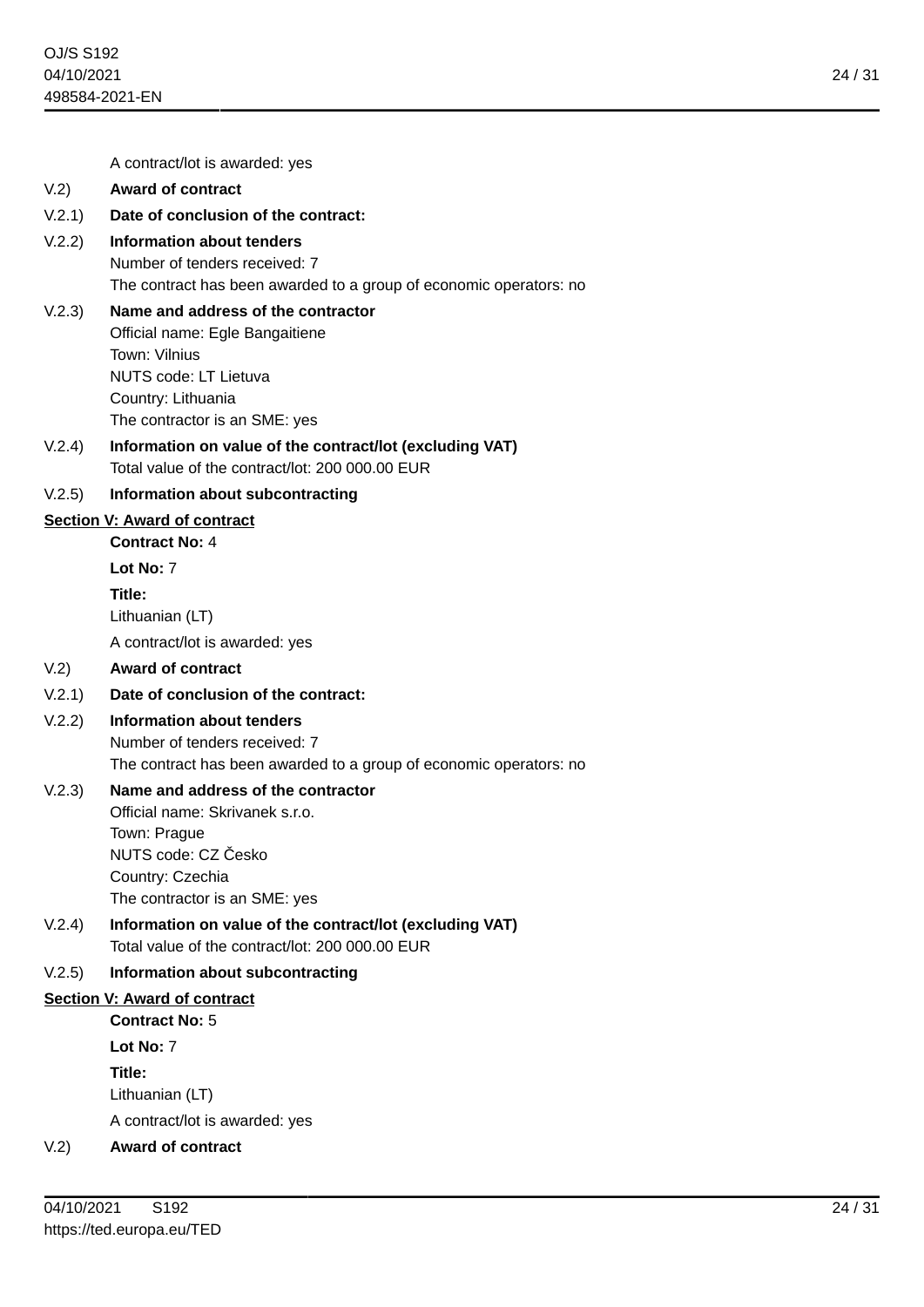# V.2.1) **Date of conclusion of the contract:**

### V.2.2) **Information about tenders** Number of tenders received: 7 The contract has been awarded to a group of economic operators: no

# V.2.3) **Name and address of the contractor**

Official name: LMI Translations LLC Town: Riga NUTS code: LV Latvija Country: Latvia The contractor is an SME: yes

# V.2.4) **Information on value of the contract/lot (excluding VAT)** Total value of the contract/lot: 200 000.00 EUR

### V.2.5) **Information about subcontracting**

### **Section V: Award of contract**

**Contract No:** 1

#### **Lot No:** 8

**Title:**

Latvian (LV)

A contract/lot is awarded: yes

### V.2) **Award of contract**

V.2.1) **Date of conclusion of the contract:**

# V.2.2) **Information about tenders**

Number of tenders received: 6 The contract has been awarded to a group of economic operators: no

# V.2.3) **Name and address of the contractor**

Official name: Janis Anins Town: Stopinu novads NUTS code: LV Latvija Country: Latvia The contractor is an SME: yes

### V.2.4) **Information on value of the contract/lot (excluding VAT)** Total value of the contract/lot: 300 000.00 EUR

# V.2.5) **Information about subcontracting**

#### **Section V: Award of contract**

**Contract No:** 2

**Lot No:** 8

**Title:**

Latvian (LV)

A contract/lot is awarded: yes

#### V.2) **Award of contract**

- V.2.1) **Date of conclusion of the contract:**
- V.2.2) **Information about tenders**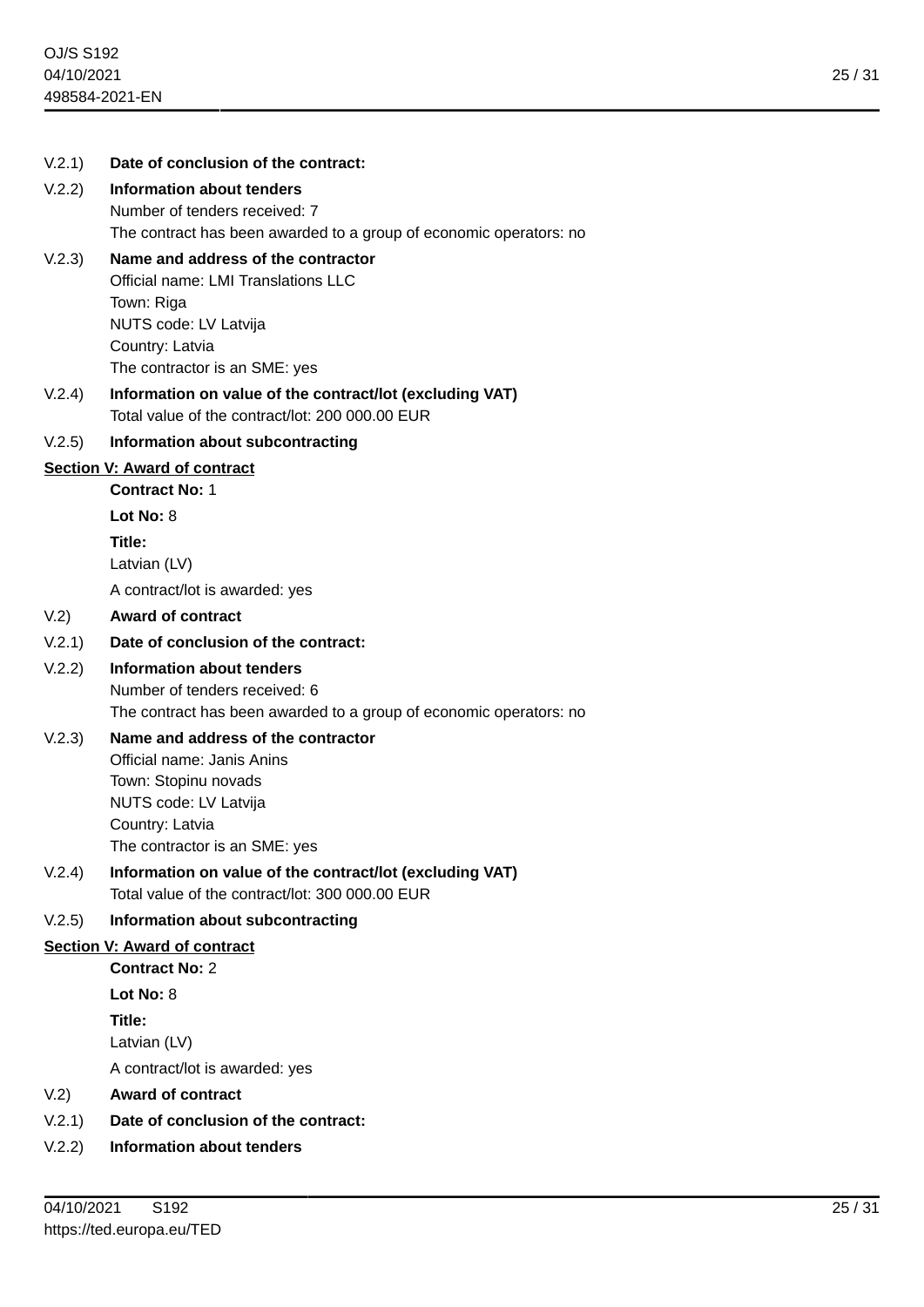|        | Number of tenders received: 6                                              |
|--------|----------------------------------------------------------------------------|
|        | The contract has been awarded to a group of economic operators: no         |
| V.2.3) | Name and address of the contractor<br>Official name: LMI Translations LLC  |
|        | Town: Riga                                                                 |
|        | NUTS code: LV Latvija                                                      |
|        | Country: Latvia                                                            |
|        | The contractor is an SME: yes                                              |
| V.2.4) | Information on value of the contract/lot (excluding VAT)                   |
|        | Total value of the contract/lot: 300 000.00 EUR                            |
| V.2.5) | Information about subcontracting                                           |
|        | Section V: Award of contract<br><b>Contract No: 1</b>                      |
|        | Lot No: 9                                                                  |
|        | Title:                                                                     |
|        | Dutch (NL)                                                                 |
|        | A contract/lot is awarded: yes                                             |
| V.2)   | <b>Award of contract</b>                                                   |
| V.2.1) | Date of conclusion of the contract:                                        |
| V.2.2) | <b>Information about tenders</b>                                           |
|        | Number of tenders received: 4                                              |
|        | The contract has been awarded to a group of economic operators: no         |
| V.2.3) | Name and address of the contractor                                         |
|        | <b>Official name: Annemarie Onsman Translation Services</b><br>Town: Breda |
|        | NUTS code: NL Nederland                                                    |
|        | Country: Netherlands                                                       |
|        | The contractor is an SME: yes                                              |
| V.2.4) | Information on value of the contract/lot (excluding VAT)                   |
|        | Total value of the contract/lot: 300 000.00 EUR                            |
| V.2.5) | Information about subcontracting                                           |
|        | <b>Section V: Award of contract</b><br><b>Contract No: 2</b>               |
|        | Lot No: 9                                                                  |
|        | Title:                                                                     |
|        | Dutch (NL)                                                                 |
|        | A contract/lot is awarded: yes                                             |
| V.2)   | <b>Award of contract</b>                                                   |
| V.2.1) | Date of conclusion of the contract:                                        |
| V.2.2) | <b>Information about tenders</b>                                           |
|        | Number of tenders received: 4                                              |
|        | The contract has been awarded to a group of economic operators: no         |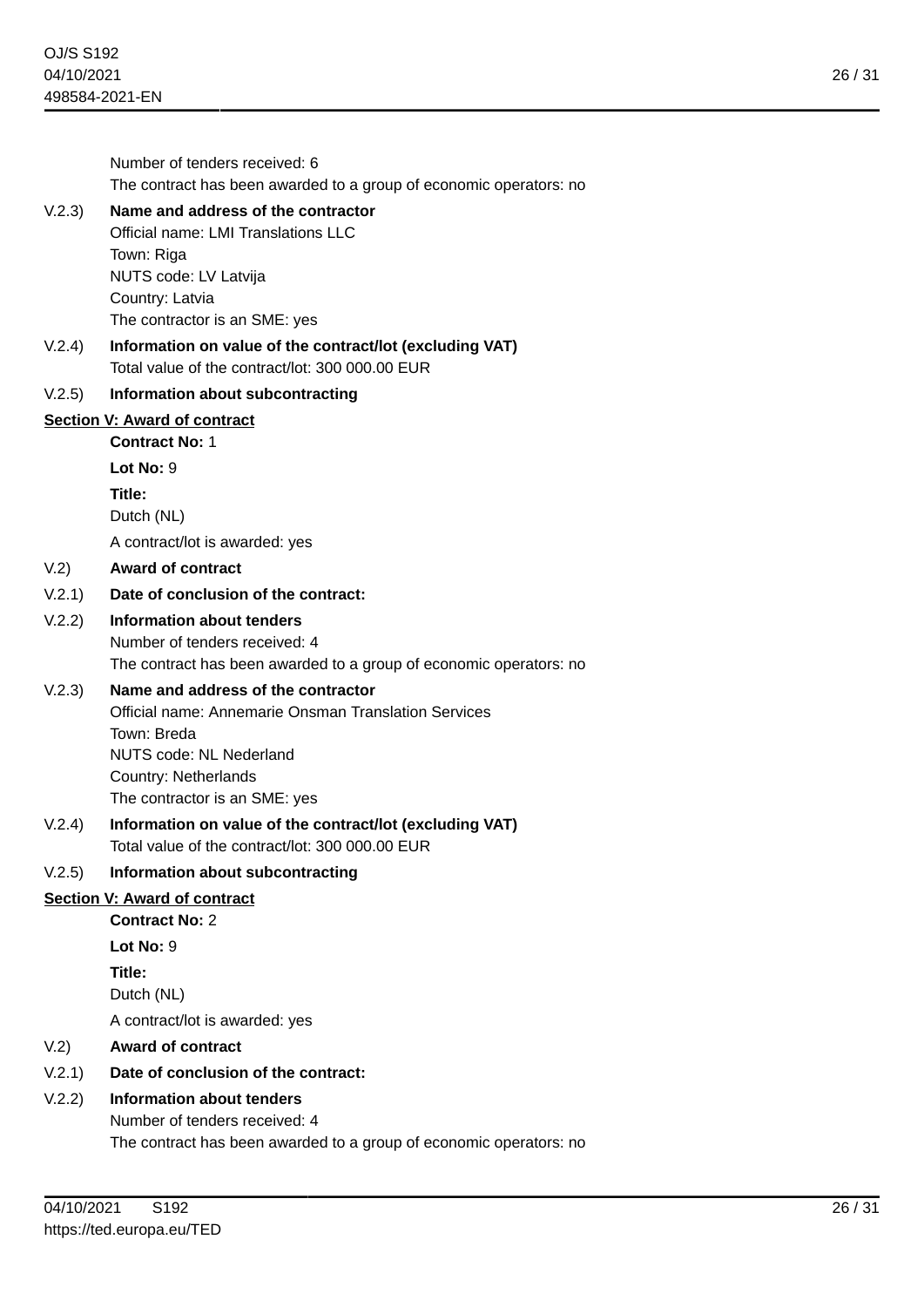| V.2.3)                       | Name and address of the contractor                                 |  |
|------------------------------|--------------------------------------------------------------------|--|
|                              | Official name: Quentin Hubeau                                      |  |
|                              | Town: Luxembourg<br>NUTS code: LU Luxembourg                       |  |
|                              | Country: Luxembourg                                                |  |
|                              | The contractor is an SME: yes                                      |  |
| V.2.4)                       | Information on value of the contract/lot (excluding VAT)           |  |
|                              | Total value of the contract/lot: 300 000,00 EUR                    |  |
| V.2.5)                       | Information about subcontracting                                   |  |
| Section V: Award of contract |                                                                    |  |
|                              | <b>Contract No: 1</b>                                              |  |
|                              | <b>Lot No: 10</b>                                                  |  |
|                              | Title:                                                             |  |
|                              | Portuguese (PT)                                                    |  |
|                              | A contract/lot is awarded: yes                                     |  |
| V.2)                         | <b>Award of contract</b>                                           |  |
| V.2.1)                       | Date of conclusion of the contract:                                |  |
| V.2.2)                       | Information about tenders                                          |  |
|                              | Number of tenders received: 10                                     |  |
|                              | The contract has been awarded to a group of economic operators: no |  |
| V.2.3)                       | Name and address of the contractor                                 |  |
|                              | Official name: Luis Antonio Sena da Silva                          |  |
|                              | Town: Portela<br>NUTS code: PT Portugal                            |  |
|                              | Country: Portugal                                                  |  |
|                              | The contractor is an SME: yes                                      |  |
| V.2.4)                       | Information on value of the contract/lot (excluding VAT)           |  |
|                              | Total value of the contract/lot: 320 000.00 EUR                    |  |
| V.2.5)                       | Information about subcontracting                                   |  |
|                              | <b>Section V: Award of contract</b>                                |  |
|                              | <b>Contract No: 2</b>                                              |  |
|                              | <b>Lot No: 10</b>                                                  |  |
|                              | Title:                                                             |  |
|                              | Portuguese (PT)                                                    |  |
|                              | A contract/lot is awarded: yes                                     |  |
| V.2)                         | <b>Award of contract</b>                                           |  |
| V.2.1)                       | Date of conclusion of the contract:                                |  |
| V.2.2)                       | <b>Information about tenders</b>                                   |  |
|                              | Number of tenders received: 10                                     |  |
|                              | The contract has been awarded to a group of economic operators: no |  |
| V.2.3)                       | Name and address of the contractor                                 |  |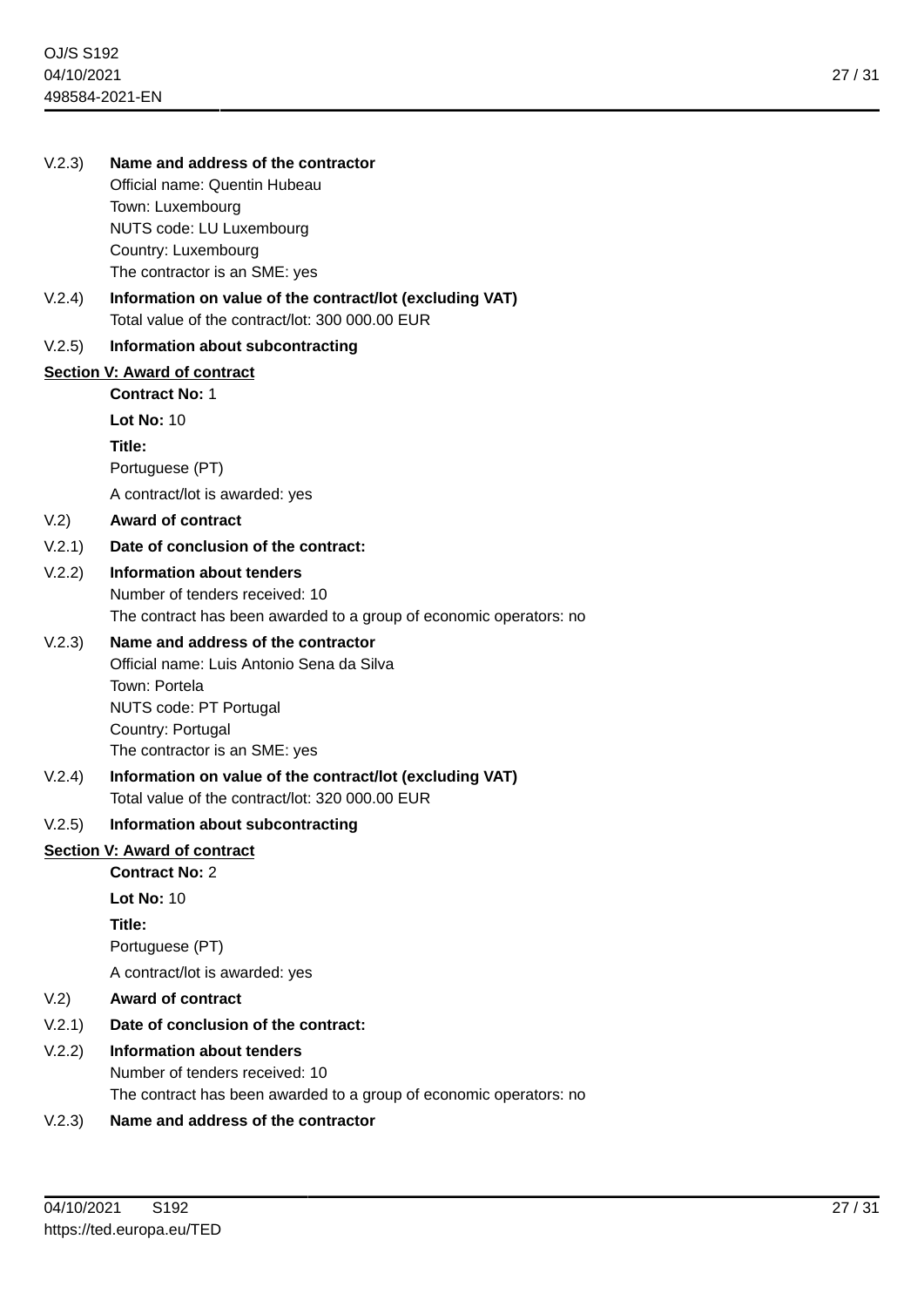28 / 31

Official name: Intertranslations S.A. Town: Athens NUTS code: EL Ελλάδα / Elláda Country: Greece The contractor is an SME: yes

V.2.4) **Information on value of the contract/lot (excluding VAT)** Total value of the contract/lot: 320 000.00 EUR

# V.2.5) **Information about subcontracting**

# **Section V: Award of contract**

**Contract No:** 3

**Lot No:** 10

**Title:**

Portuguese (PT)

A contract/lot is awarded: yes

### V.2) **Award of contract**

V.2.1) **Date of conclusion of the contract:**

# V.2.2) **Information about tenders**

Number of tenders received: 10 The contract has been awarded to a group of economic operators: no

### V.2.3) **Name and address of the contractor**

Official name: Ivone Maria Vigario Dias Town: Las Palmas de Gran Canaria NUTS code: ES España Country: Spain The contractor is an SME: yes

V.2.4) **Information on value of the contract/lot (excluding VAT)** Total value of the contract/lot: 320 000.00 EUR

#### V.2.5) **Information about subcontracting**

# **Section V: Award of contract**

**Contract No:** 4

**Lot No:** 10

**Title:**

Portuguese (PT)

A contract/lot is awarded: yes

# V.2) **Award of contract**

# V.2.1) **Date of conclusion of the contract:**

# V.2.2) **Information about tenders**

Number of tenders received: 10

The contract has been awarded to a group of economic operators: no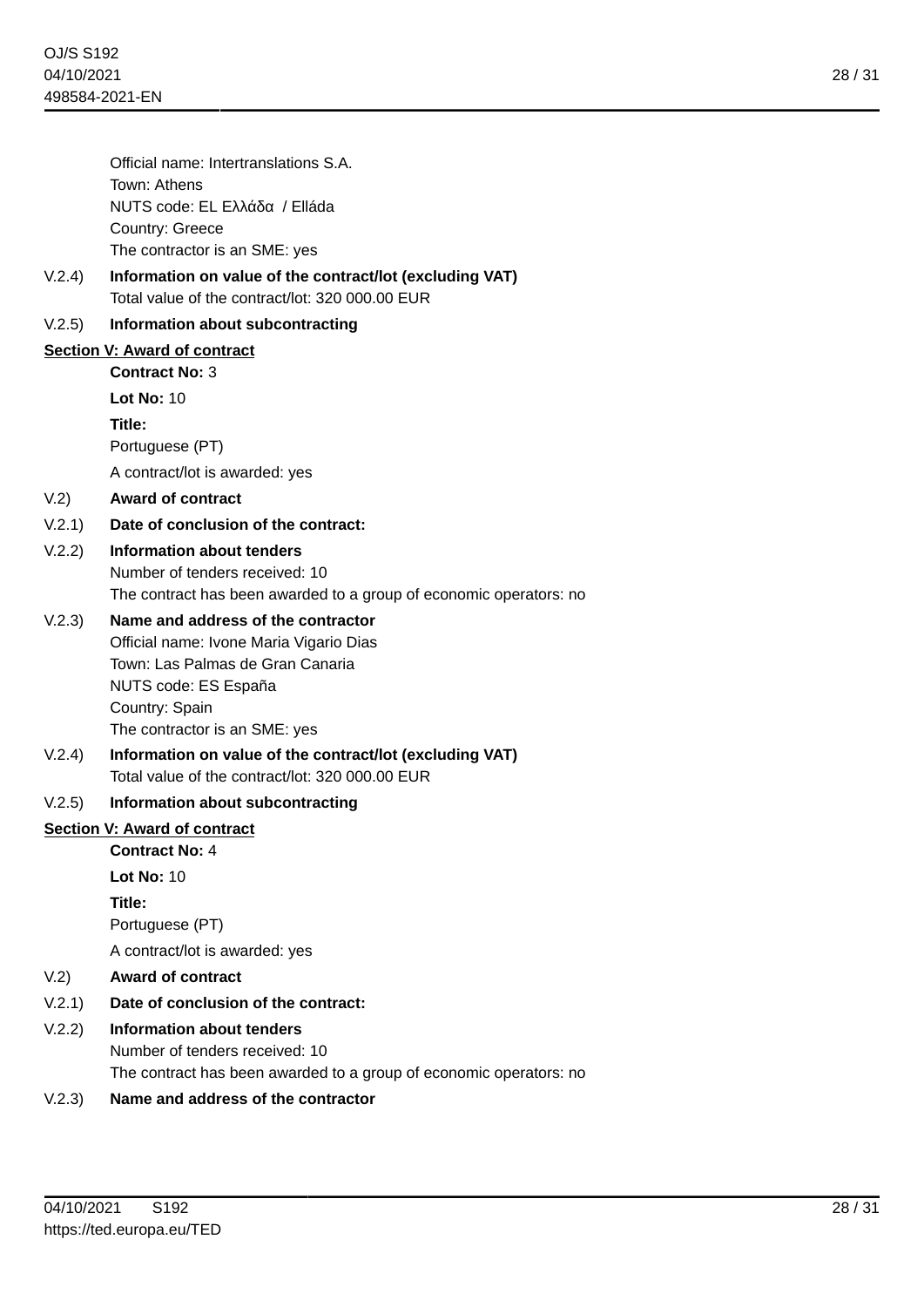Official name: Manuel Moura Ferreira Town: Braga NUTS code: PT Portugal Country: Portugal The contractor is an SME: yes

V.2.4) **Information on value of the contract/lot (excluding VAT)** Total value of the contract/lot: 320 000.00 EUR

# V.2.5) **Information about subcontracting**

# **Section V: Award of contract**

**Contract No:** 1

**Lot No:** 11

**Title:**

Swedish (SV)

A contract/lot is awarded: yes

# V.2) **Award of contract**

# V.2.1) **Date of conclusion of the contract:**

# V.2.2) **Information about tenders**

Number of tenders received: 7 The contract has been awarded to a group of economic operators: no

# V.2.3) **Name and address of the contractor**

Official name: Analogica AB Town: Limhamn NUTS code: SE Sverige Country: Sweden The contractor is an SME: yes

V.2.4) **Information on value of the contract/lot (excluding VAT)** Total value of the contract/lot: 300 000.00 EUR

# V.2.5) **Information about subcontracting**

# **Section V: Award of contract**

**Contract No:** 2

**Lot No:** 11

**Title:**

Swedish (SV)

A contract/lot is awarded: yes

# V.2) **Award of contract**

# V.2.1) **Date of conclusion of the contract:**

# V.2.2) **Information about tenders**

Number of tenders received: 7

The contract has been awarded to a group of economic operators: no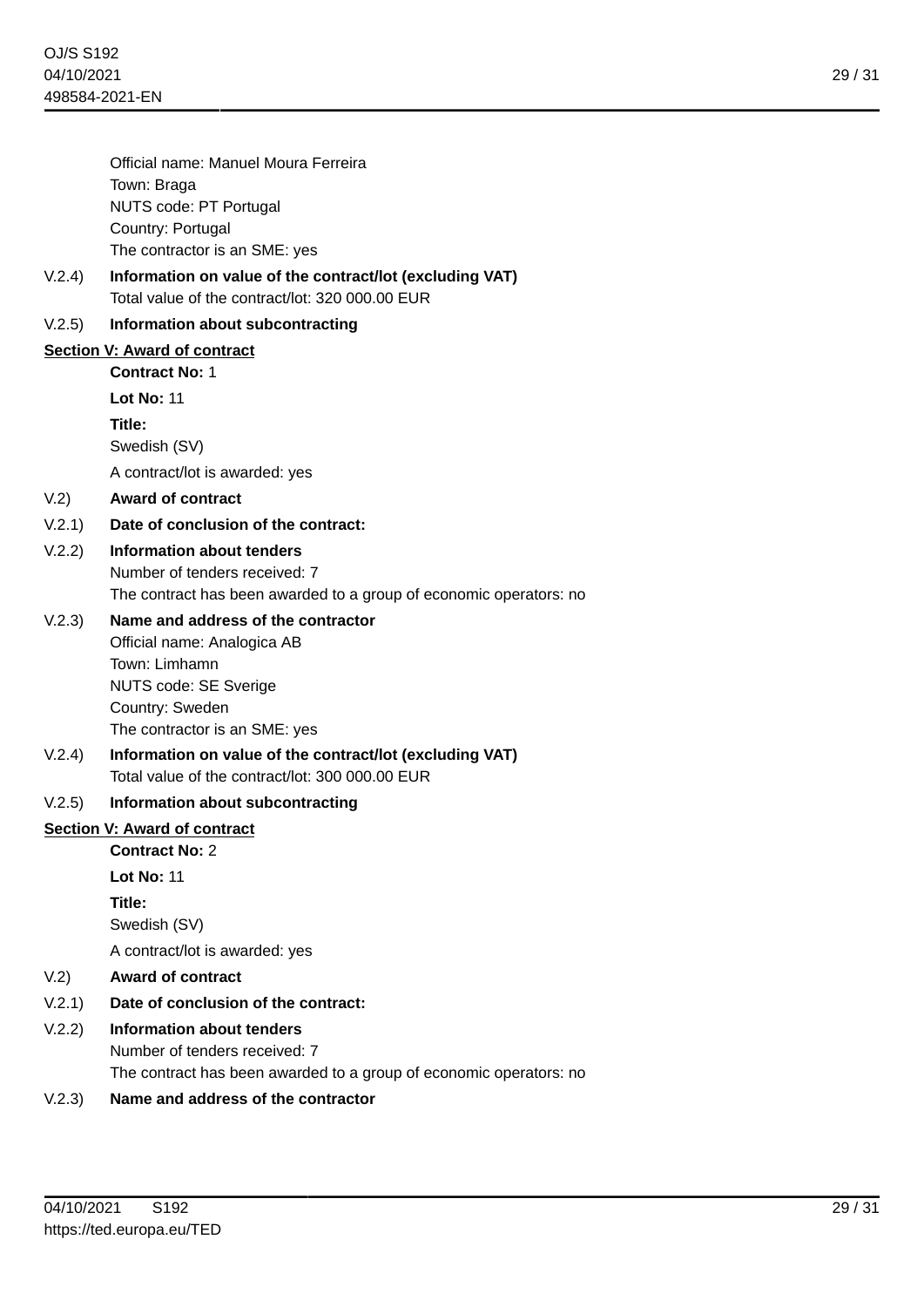30 / 31

Official name: Ordbalans AB Town: Uppsala NUTS code: SE Sverige Country: Sweden The contractor is an SME: yes

# V.2.4) **Information on value of the contract/lot (excluding VAT)** Total value of the contract/lot: 300 000.00 EUR

# V.2.5) **Information about subcontracting**

# **Section VI: Complementary information**

### VI.3) **Additional information:**

The procurement procedure has been conducted in accordance with Decision ECB/2016/2 of 9 February 2016 laying down the rules on procurement, OJ L 45, 20.2.2016, p. 15 (as amended) available on the ECB website: <http://www.ecb.europa.eu/ecb/jobsproc/tenders/html/index.en.html>

### VI.4) **Procedures for review**

### VI.4.1) **Review body**

Official name: Procurement Review Body of the European Central Bank, c/o Legal Advice Team Postal address: Sonnemannstrasse 20 Town: Frankfurt am Main

Postal code: 60314 Country: Germany Telephone: +49 6913440 Fax: +49 6913446886 Internet address: <http://www.ecb.europa.eu>

# VI.4.2) **Body responsible for mediation procedures**

Official name: European Ombudsman Postal address: 1 avenue du Président Robert Schuman Town: Strasbourg Postal code: 67001 Country: France

#### VI.4.3) **Review procedure**

Precise information on deadline(s) for review procedures:

Within 10 days of receipt of the notification in accordance with Article 34(1) or the first sentence of Article 34(3) of Decision ECB/2016/2 laying down the Rules on Procurement, as amended. Further requirements are outlined in Article 39 of this Decision. A complaint to the European Ombudsman does not affect the deadline for lodging appeals.

# VI.4.4) **Service from which information about the review procedure may be obtained**

Official name: Central Procurement Office Postal address: Sonnemannstrasse 20 Town: Frankfurt am Main Postal code: 60314 Country: Germany Telephone: +49 6913440 Internet address: <http://www.ecb.europa.eu>

# VI.5) **Date of dispatch of this notice:** 22/09/2021